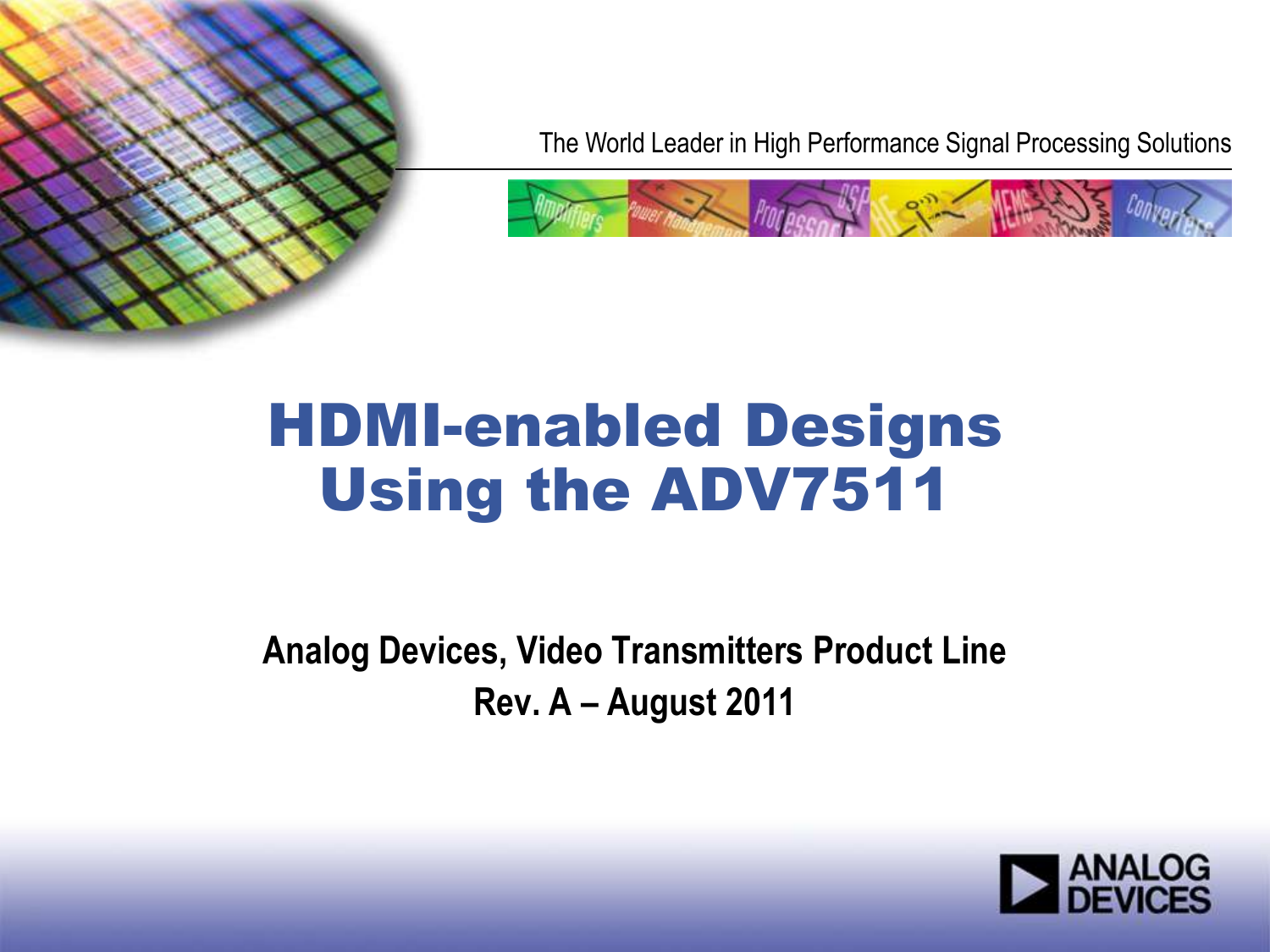## Presentation Overview

#### **Introduction to the ADV7511**

- **[Block Diagram and Features](#page-3-0)**
- **Support Documents**

#### **Basic Setup and Configuration**

- **[Example schematic and Quick-Start Setup Guide](#page-8-0)**
- **[Processor Interface and general control](#page-11-0)**
	- ◆ I2C, Interrupts, Hot-plug Detect, DDC, EDID
- **[Video Input](#page-16-0)**
- **[Audio Input](#page-20-0)**
- **[HDMI Output](#page-25-0)**
- **[Power Domains](#page-27-0)**
- **[Consumer Electronic Control \(CEC\)](#page-28-0)**
- **Audio Return Channel (ARC)**

#### ◆ Advanced Usage

- **[Video Formatting](#page-36-0)**
	- ◆ CSC, 422<->444 conversion, DE and Sync Generation
	- ◆ Pixel Repetition
- **[HDCP](#page-44-0)**

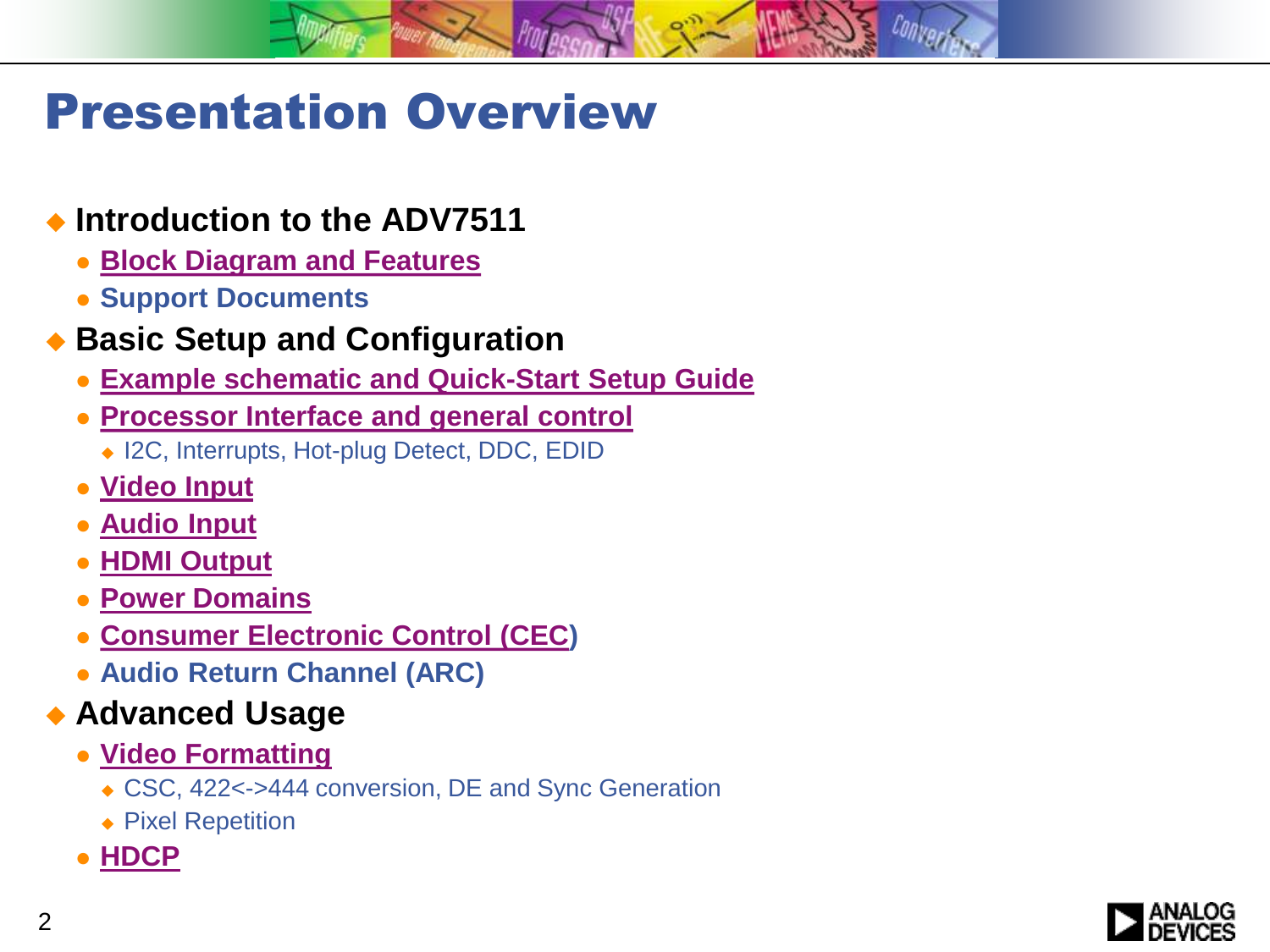

## Introduction to the ADV7511

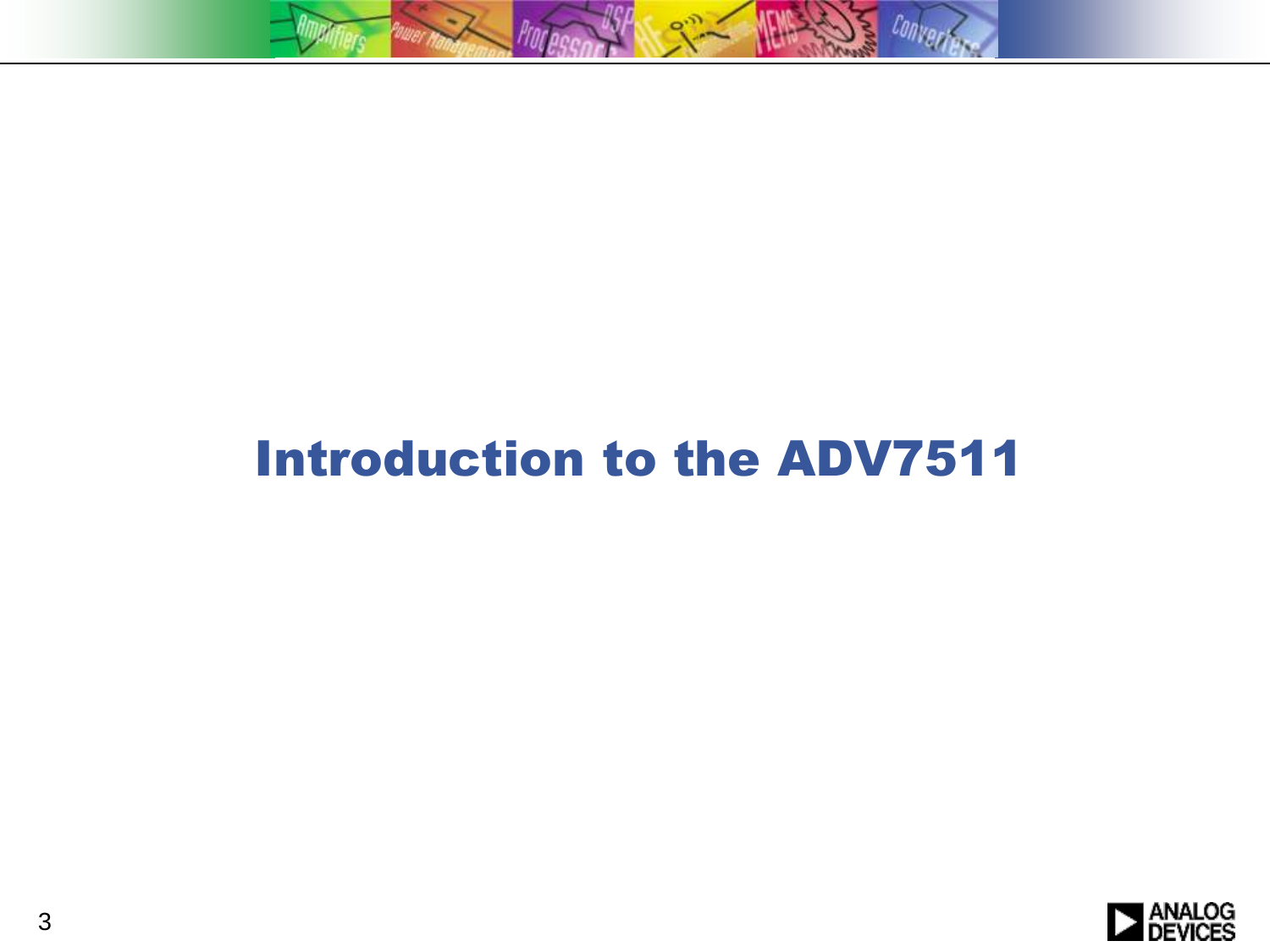# ADV7511 Features Overview



- **Supports display resolutions at 25~225 MHz (up to 1080p deep color)**
- **Incorporates HDMI v1.3/1.4 features**
	- ◆ Deep Color support (12-bit 4:4:4)
	- ◆ Supports extended colorimetry (e.g. x.v.Color<sup>TM</sup>)
	- ◆ HBR audio formats
	- ◆ DST/DSD audio formats
	- ◆ Audio Return Channel
	- 3D Ready (720p50/60 & 1080p24/25/30)
- **Integrated CEC support**
	- ◆ Buffer CEC signals
	- ◆ Off-loads real-time monitoring from host µP
- **Low standby power**
- **Software driver → Easy implementation**
- **Optional on-chip HDCP support**
- **Programmable color space converter**
- **Flexible video inputs:**
	- ◆ RGB 4:4:4, YCbCr 4:4:4, YCbCr 4:2:2
	- ◆ 36-bit input interface
- **Integrated I2C Master for DDC bus**
- **+5V tolerant I/Os for HPD and I2C**
- <span id="page-3-0"></span>**1.8V & 3.3V supplies**



| <b>Part</b>   | <b>HDCP</b>     | <b>Package</b>               | Temp        |
|---------------|-----------------|------------------------------|-------------|
| ADV7511KSTZ   | <b>Internal</b> | 16 mm $\equiv 0.5$ mm $\phi$ | $0 - 70 °C$ |
| ADV7511KSTZ-P | N/A             | LQFP 100-pin Pb-free         |             |

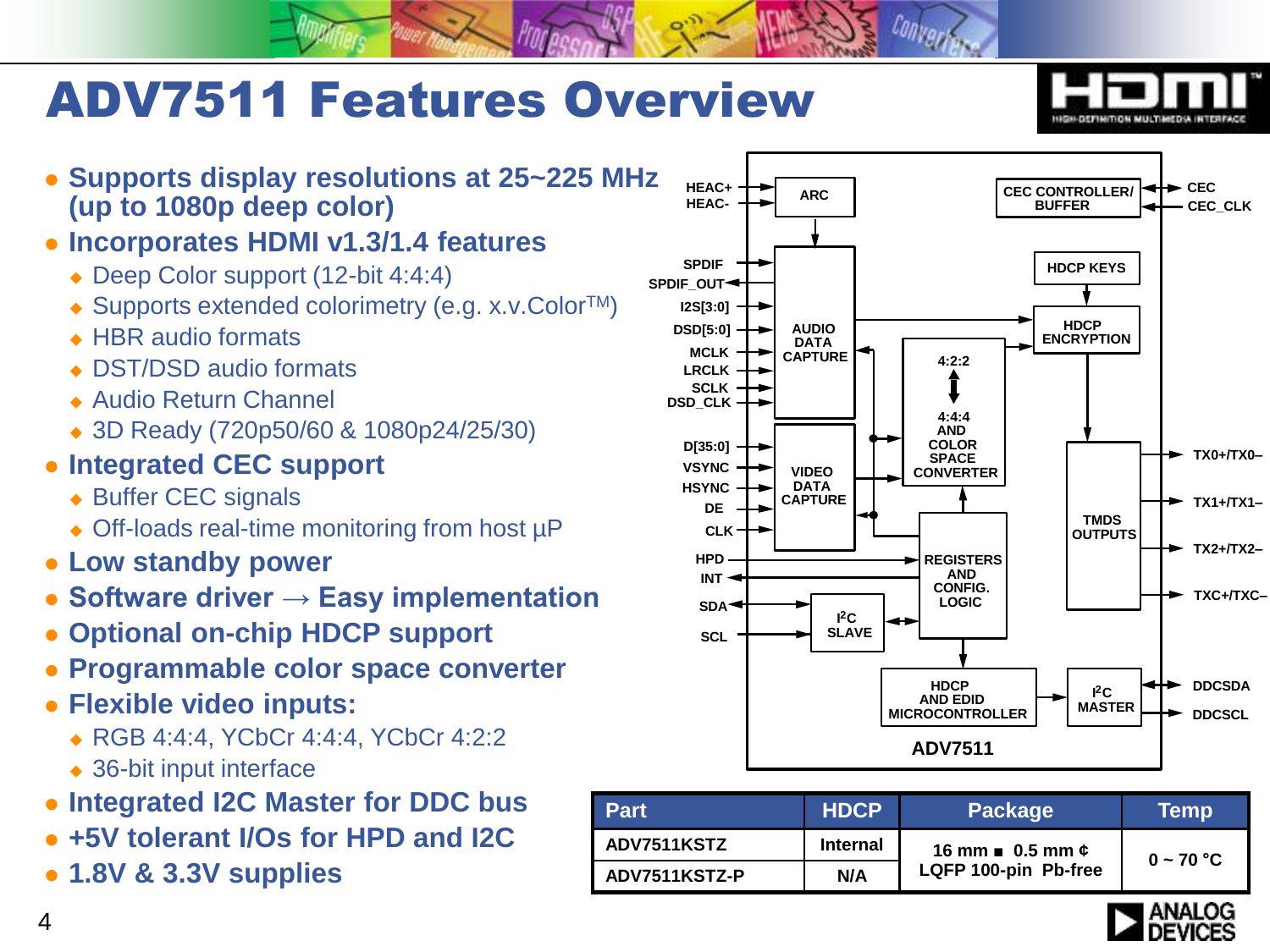## ADV7511 Advantage Summary

◆Integrated CEC (Consumer Electronics Control) **buffer/controller** 

- **3 command buffer**
- **Low dynamic power and stand-by power**

### **Customer support services**

- **Field tested software driver for easy implementation**
- **HDMI compliance test labs in Tokyo, Greensboro, Beijing and Taipei to perform pre-test for ADI customers**
- **Multi-level support via Engineering Zone, market segment FAE's and product line Applications Engineers**
- **Comprehensive, easy-to-use product user guides**

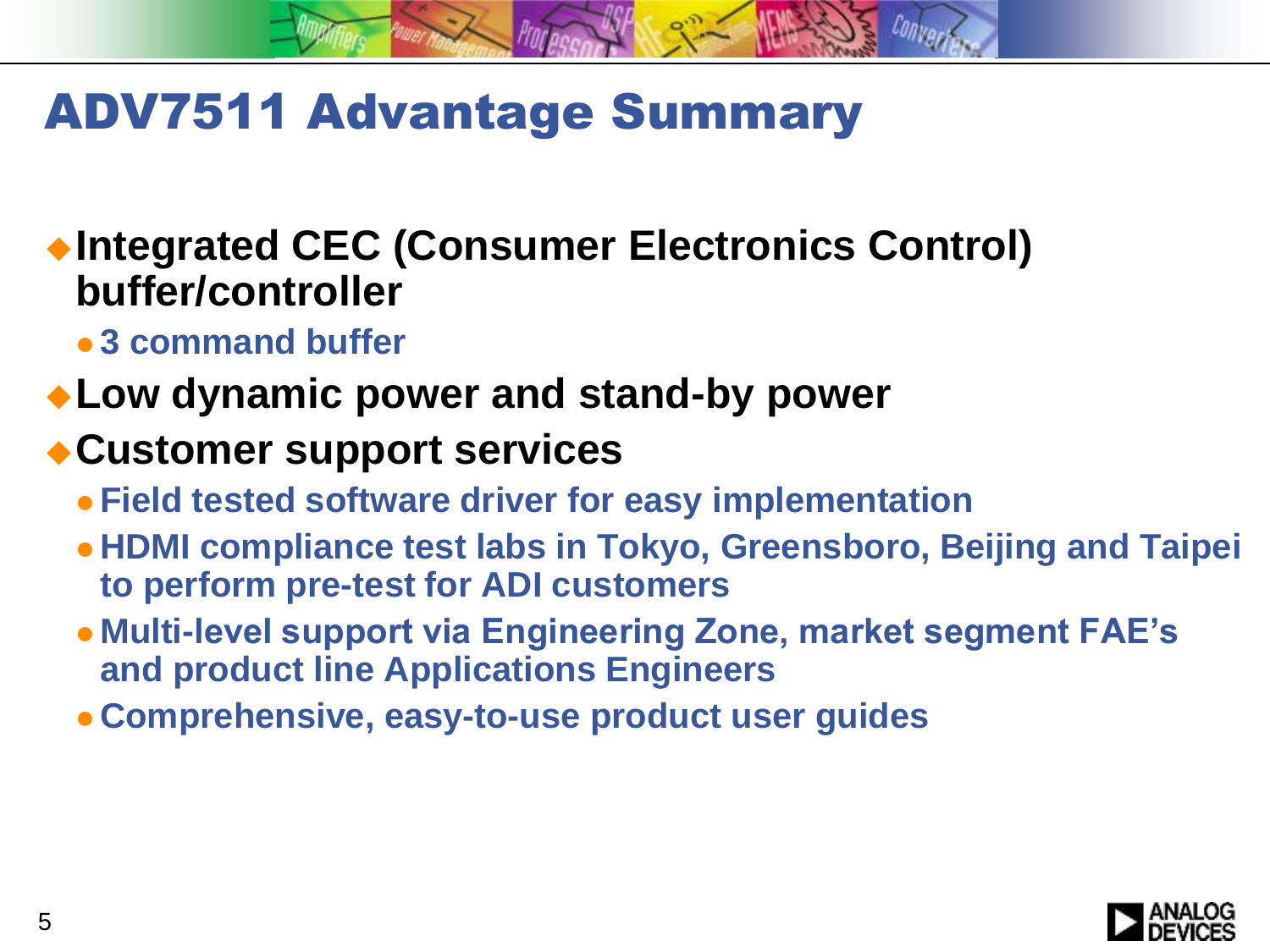# ADV7511 Reference Documents

### **ADI Documents**

#### **Data Sheet**

- **★ Feature list**
- Electrical specifications
- ◆ Pin diagrams and descriptions
- ◆ Package drawings

#### **Hardware User's Guide**

- Detailed descriptions of hardware blocks
- ◆ External connection recommendations
- ◆ PCB layout guidelines

#### **Programming Guide**

- Detailed register maps and descriptions
- ◆ Programming guidelines organized by system level function
- **Software Driver User's Guide (DVP Transmitter Library Specification 1.9)**
	- Detailed description of C code functions that can be integrated into system SW
	- Describes how functions are used to meet HDMI requirements
- **User Guides, schematics, etc. available on ez.analog.com**

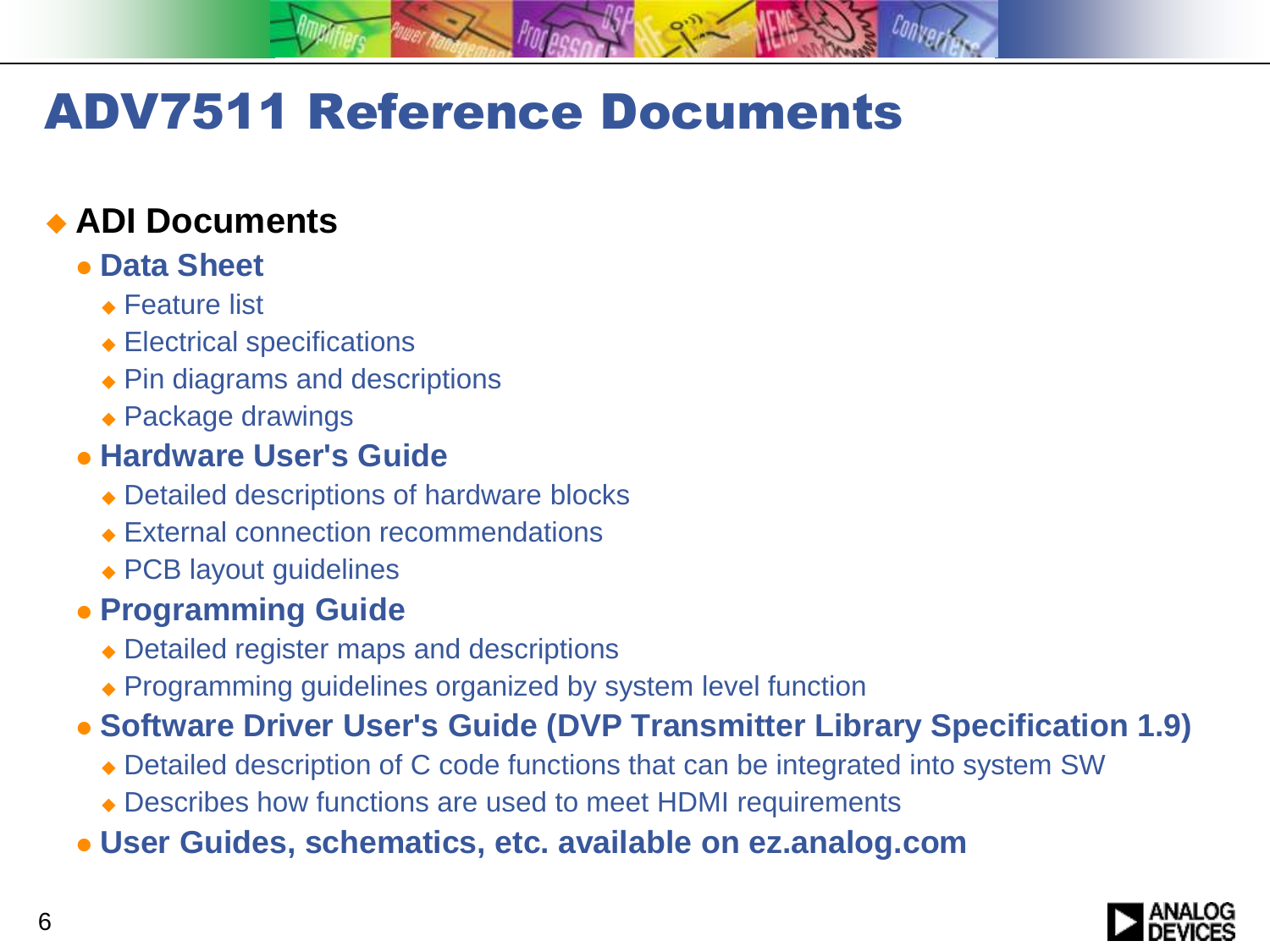## ADV7511 Reference Documents

#### **Other Documents**

- **HDMI Specification 1.4**
	- Beyond the obvious, detailed information on CEC and HDMI compliance are included
- **EIA/CEA-861**
	- $\bullet$  Includes timing specifications for various video formats
- **HDCP 1.3**
- **IEC 60958**
	- Audio standard
- **IEC 61937**
	- Advanced audio standard
- **I2C-Bus Specification**

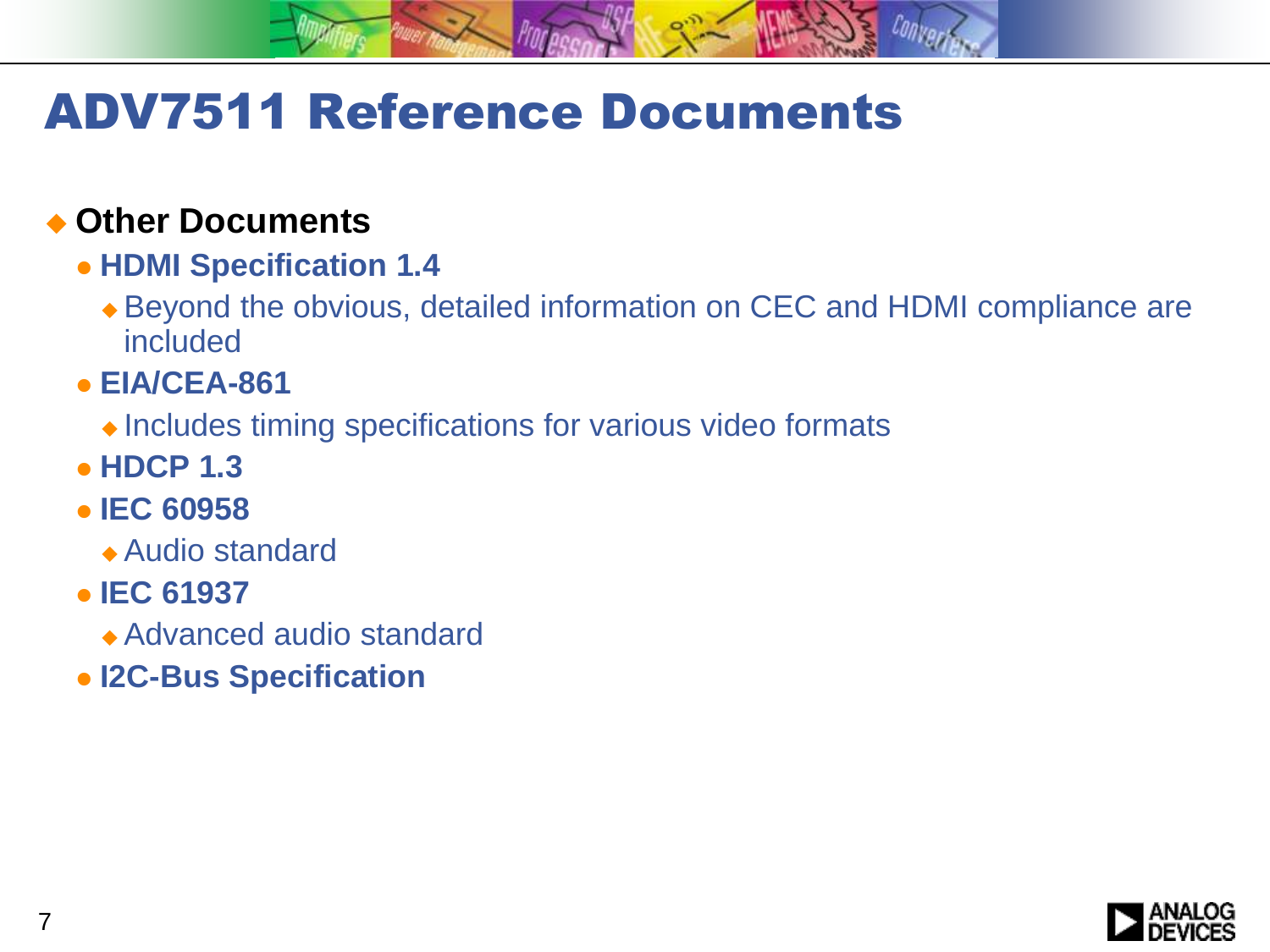

## Basic Setup and Configuration

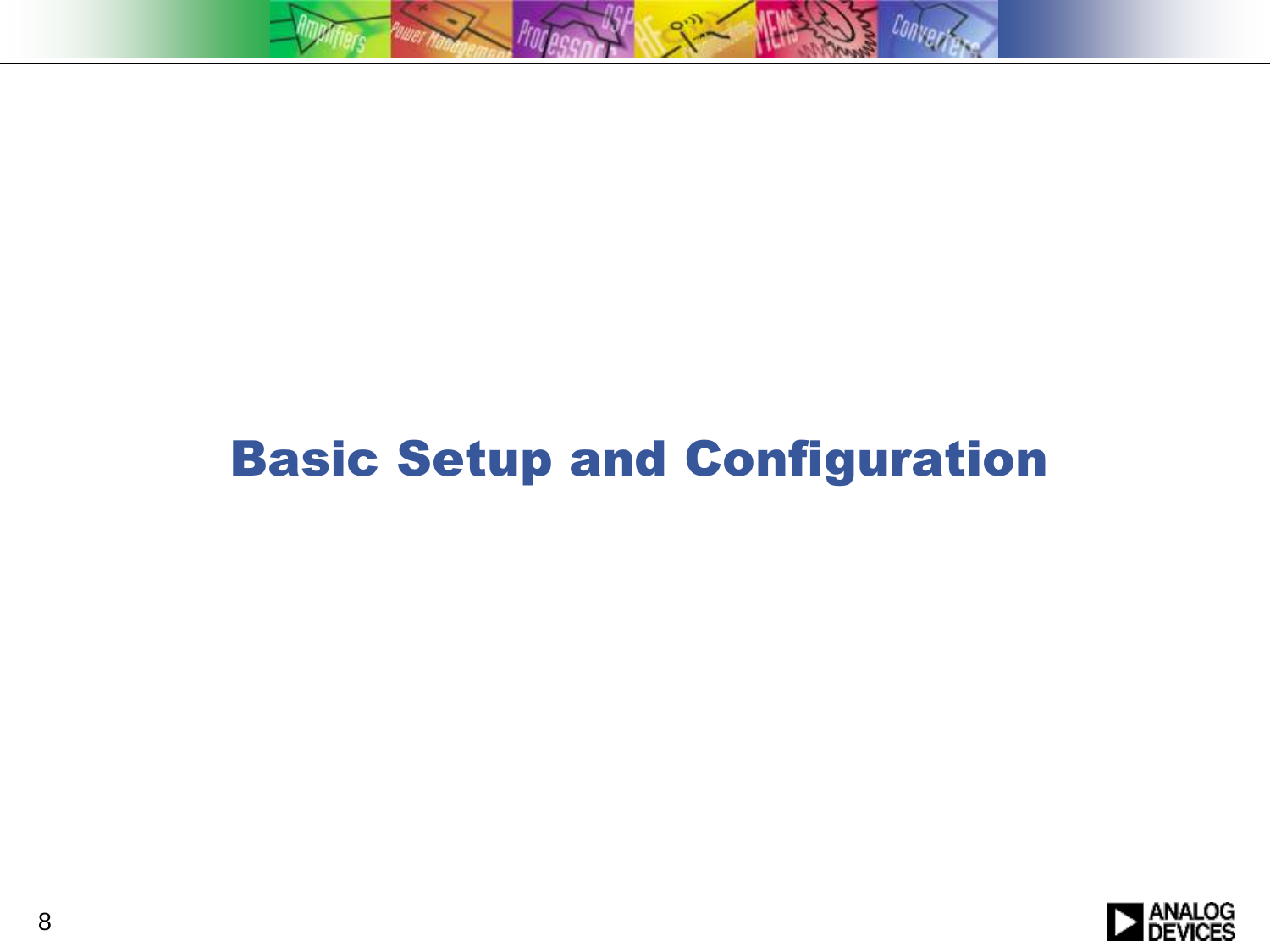

### Example Schematic



<span id="page-8-0"></span>**See power domain slides for power details**

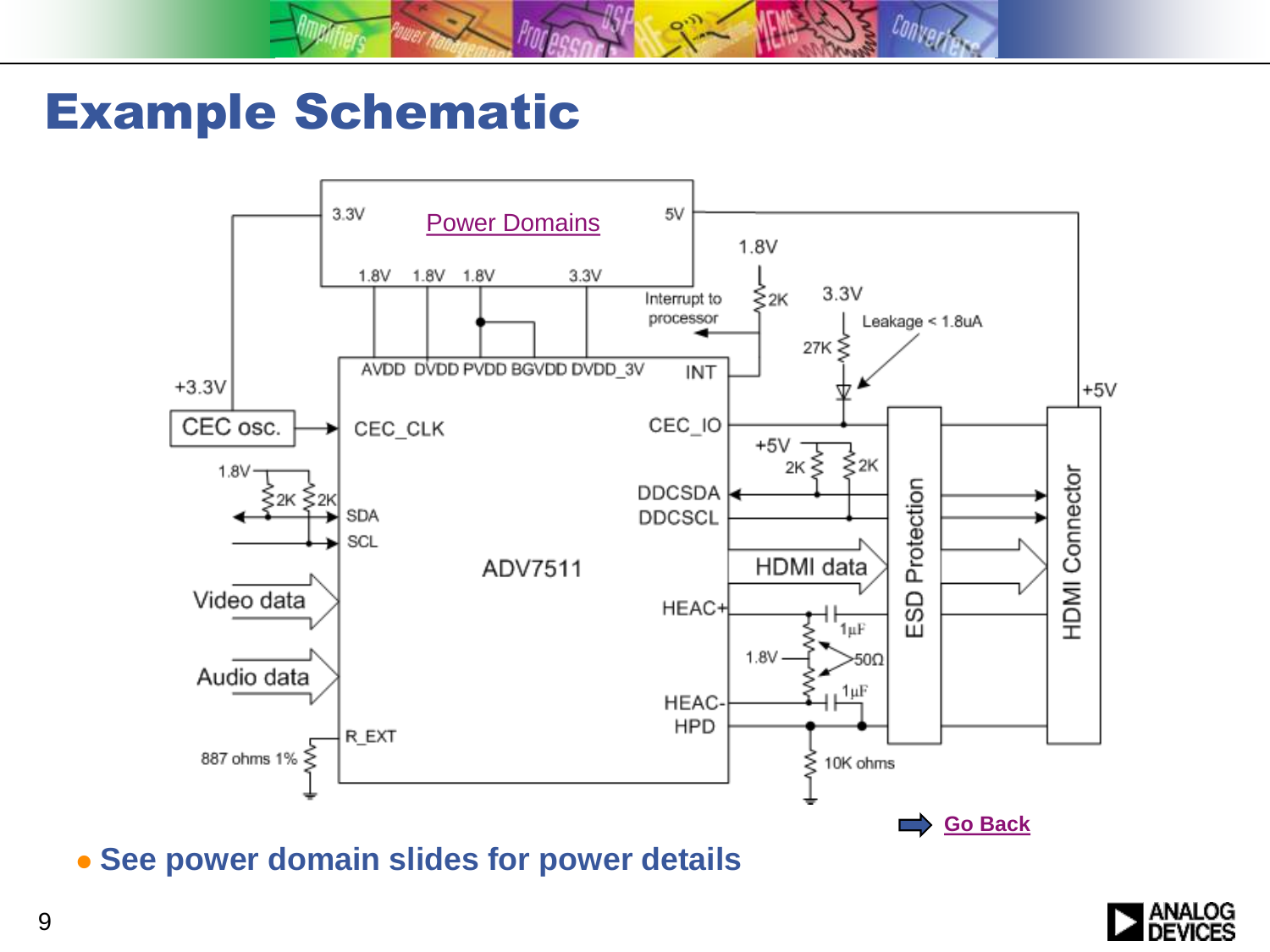## Programming Quick-Start Guide

#### ◆ Power-up the Tx (HPD must be high)

**0x41[6] - Power-down (Power-up = 0)**

#### **Fixed registers that must be set on power up**

**0x98 = 0x03**

۰

- **0x9A[7:5] = 3'b111**
- **0x9C = 0x30**
- **0x9D[1:0] = 2'b01**
- $0xA2 = 0xA4$
- $0xA3 = 0xA4$
- **0xE0 = 0xD0**
- **0xF9 = 0x00**

#### ◆ Set up the video input mode

- **0x15[3:0] –Input ID (default = 4:4:4)**
- **0x16[5:4] – 4:2:2 Width (default = 12 bit) – Used when using 4:2:2 Input ID**
- **0x16[3:2] – Video Input Style (default = 2) – Sets pin mapping along with Input ID and 4:2:2 width**
- **0x17[1] – Aspect ratio of video in (4x3 = 0, 16x9 = 1) – Used for video detection**
- **0x56[5:4] – Picture Aspect Ratio – aspect ratio of video being sent to Rx** 
	- part of AVI InfoFrame and required for HDMI compliance
	- $\bullet$  should match the aspect ratio of the video input

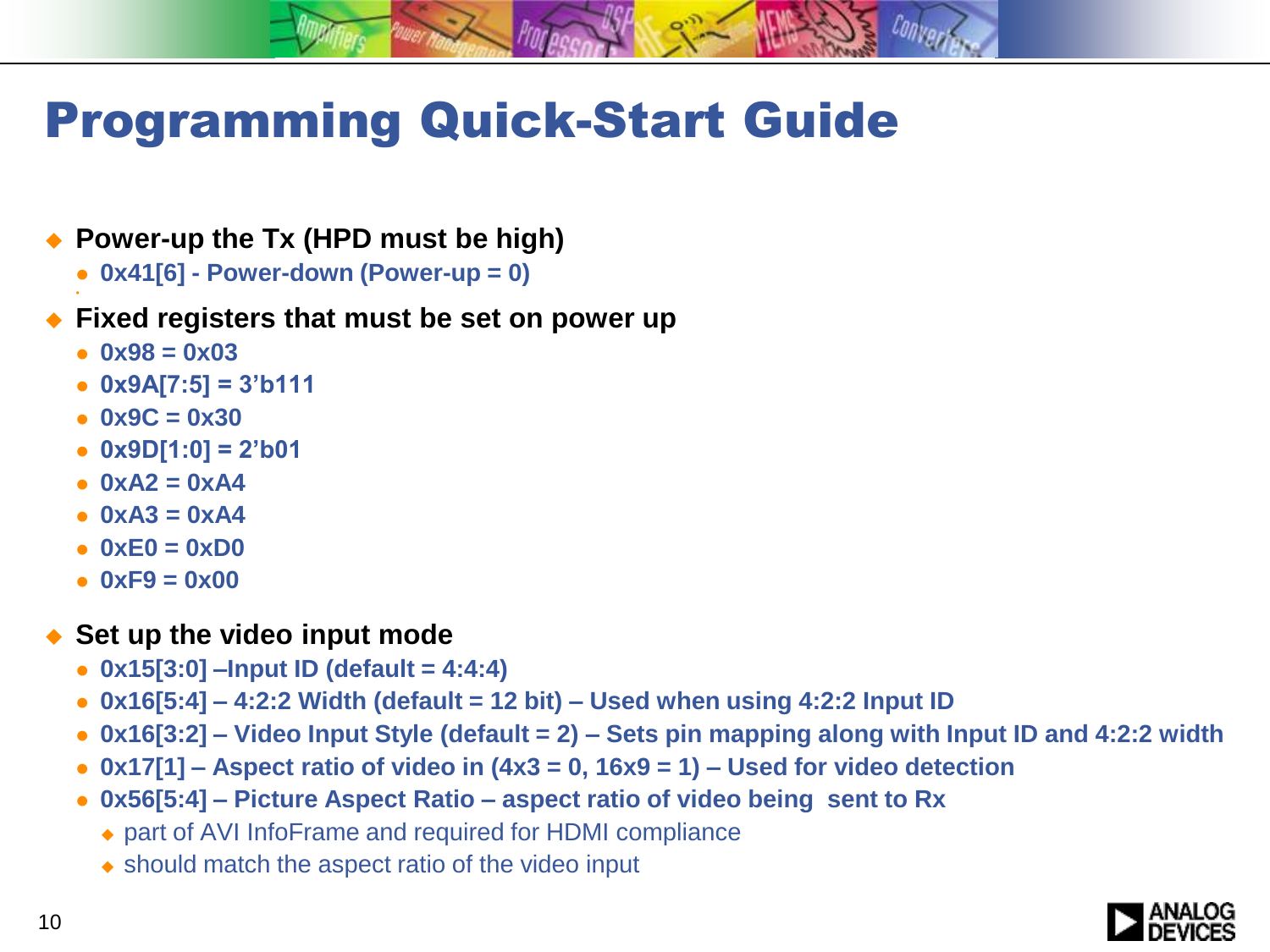## Programming Quick-Start Guide

#### ◆ Set up the video output mode

- **0x16[7] - Output Format (4:4:4 = 0)**
- **0x18[7] - CSC Enable (YCbCr to RGB = 1)**
- **0x18[6:5] - CSC Mode (YCbCr to RGB = 0b00)**
- **0xAF[1] - Manual HDMI or DVI mode select (HDMI = 1)**

#### ◆ Audio setup

- **0x01 – 0x03 = N Value (0x001800 for 48kHz)**
- **0x0A[6:4] – Audio Select (I2S = 3'b00, SPDIF = 3'b01, 3'b011 = HBR)**
- **0x0B[7] - 0b1 – SPDIF Enable (Enable = 1)**
- **0x0C[5:2] - I2S Enable (Enable = 4'b1111)**
- **0x15[7:4] – I2S Sampling Frequency (48kHz = 0b0010)**
- **0x0A[3:2] = Audio Mode**
- **0x46 = 0xFF – Enables 8-channel DSD (leave at default if not implementing DSD audio)**
- **HDCP**
	- **0xAF[7] = 1 for enable HDCP**
	- **0x97[6] – BKSV Interrupt Flag ( Wait for value to be 1 then write 1)**

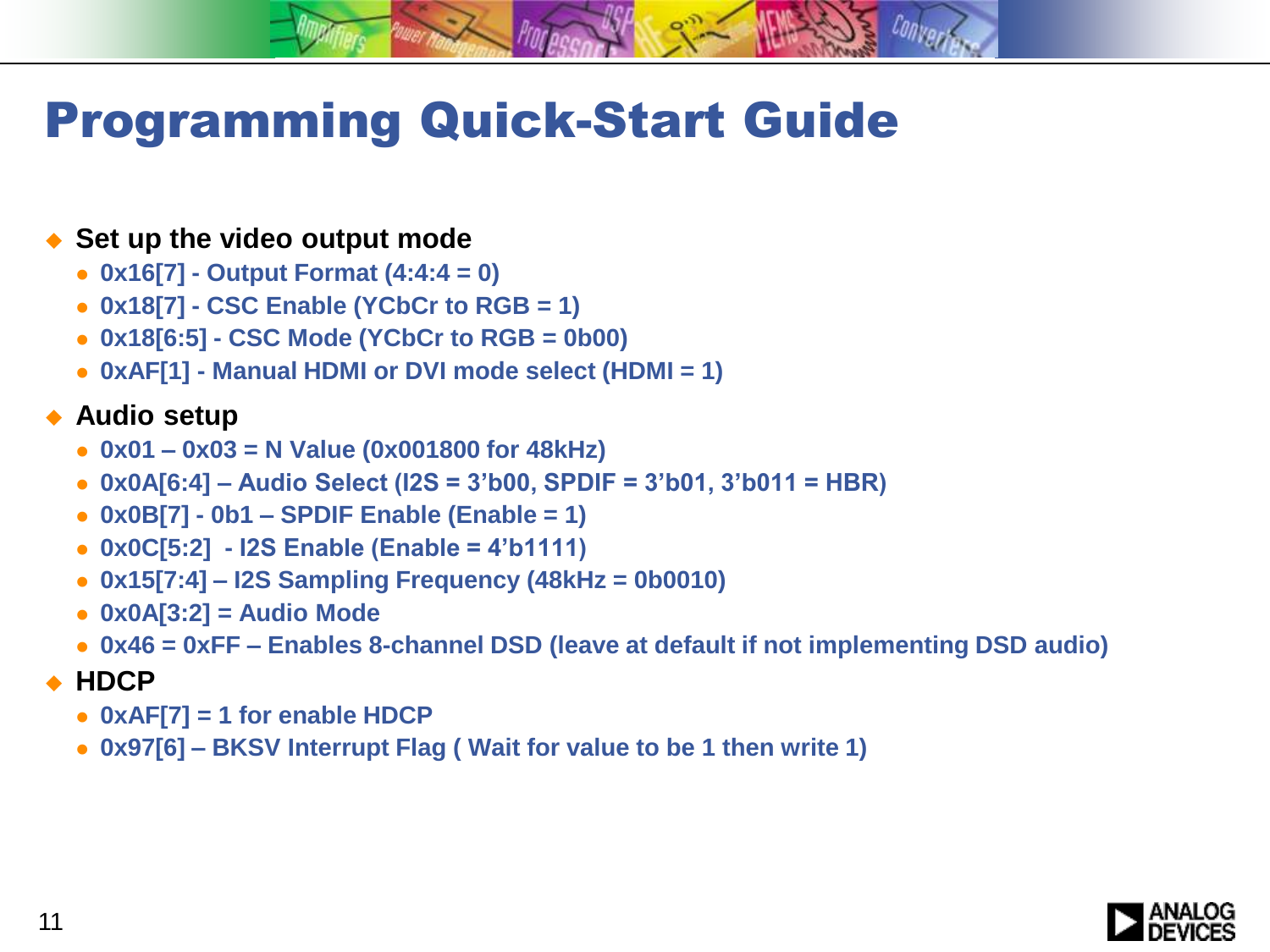### **I2C slave Interface**

- **Standard I2C protocol up to 400KHz**
- **Hardware considerations**



- ◆ SDA and SCL pins should be connected to an I2C Master
- $\triangle$  2KΩ (+/-5%) pull-up resistors to 1.8V or 3.3V recommended for each signal
- <span id="page-11-0"></span> **Software considerations**
	- Contains four memory maps
		- "Main" register device address is 0x72 (where the R/W~ bit is the LSB)
			- Contains all non-CEC status and control registers
		- "Packet Memory" device address is set by register 0x45 of the Main map. Default setting is 0x70
		- "EDID Memory" device address is set by 0x43 of the Main map
			- Default setting is 0x7E
			- Used to store EDID that is automatically retrieved from HDMI sink device
		- "CEC Memory" device address is set by 0xE1 of the Main map
			- Default setting is 0x78
			- Used for CEC related control and command storage

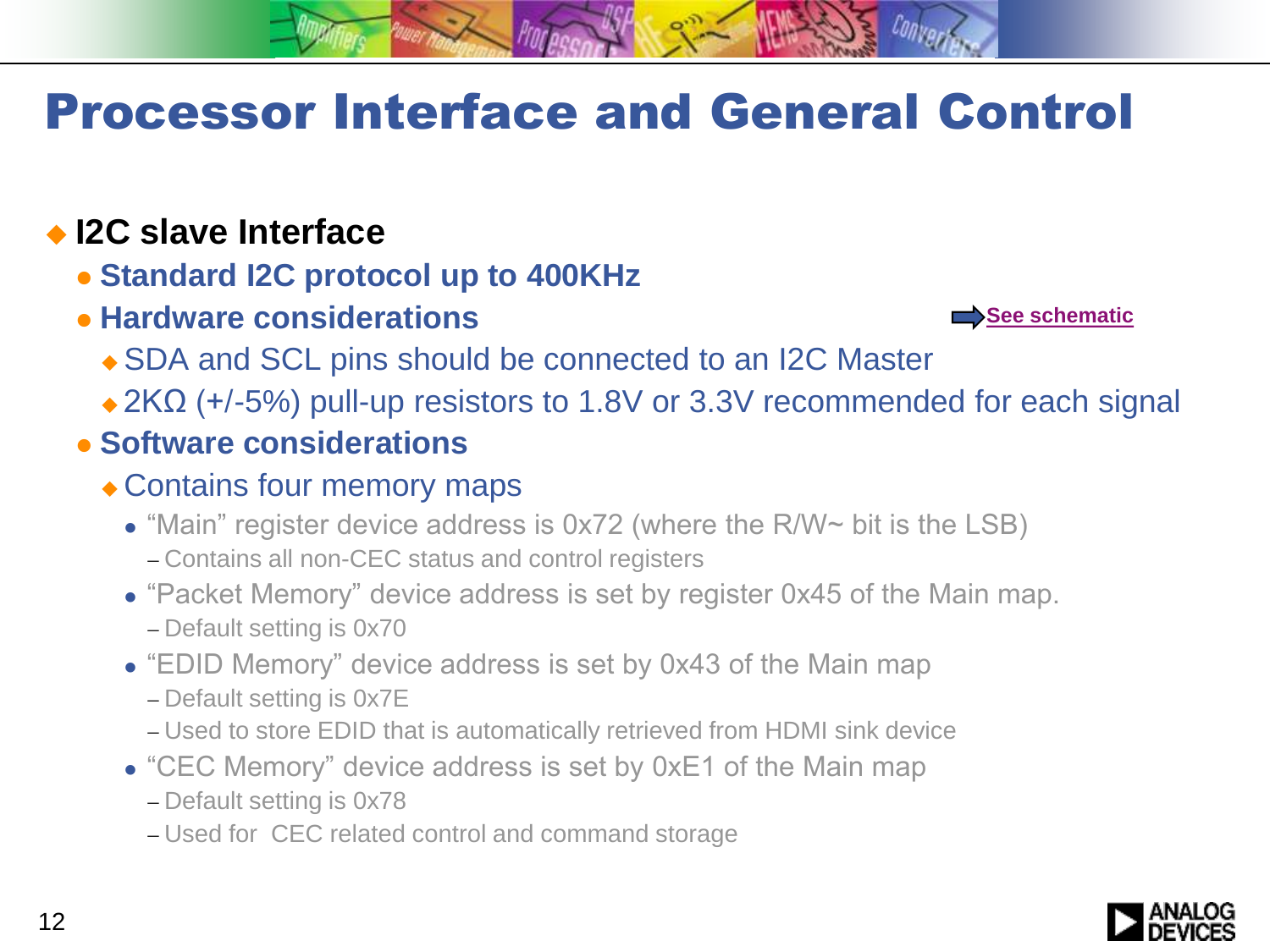### **Interrupts**

- **INT pin enables interrupt driven system design**
	- Connect to the input of the system controller



- Should be pulled up to the power rail that supplies power to the system controller (either 1.8V or 3.3V) through a resistor (2K $\Omega$  to 5K $\Omega$ )
- **List of Interrupts (green text indicates most commonly used basic interrupts)**
	- ◆ Hot Plug Detect (HPD)
		- Edge sensitive
	- Rx Sense
		- Edge sensitive
	- EDID Ready
		- EDID successfully uploaded and ready to parse
	- ◆ Active Vsync Edge
		- Can be used when dynamically changing video-related parameters such as color space
	- Audio FIFO Full
- **Interrupt-related registers (Main map)**
	- $\triangle$  Interrupts and their enable bits are found in registers  $0x92 0x97$
	- "Status" bits are also available for system level monitoring (HPD and Rx\_sense for ex.)
- Embedded Sync Parity Error
- ◆ HDCP Authenticated
- ◆ HDCP Error
- ◆ BKSV Flag
- ◆ Wake Up Op Codes
- ◆ CEC Tx Ready Flag
- ◆ CEC Tx Arbitration Lost Flag
- ◆ CEC Tx Retry Timeout Flag
- ◆ CEC Rx Ready Flags

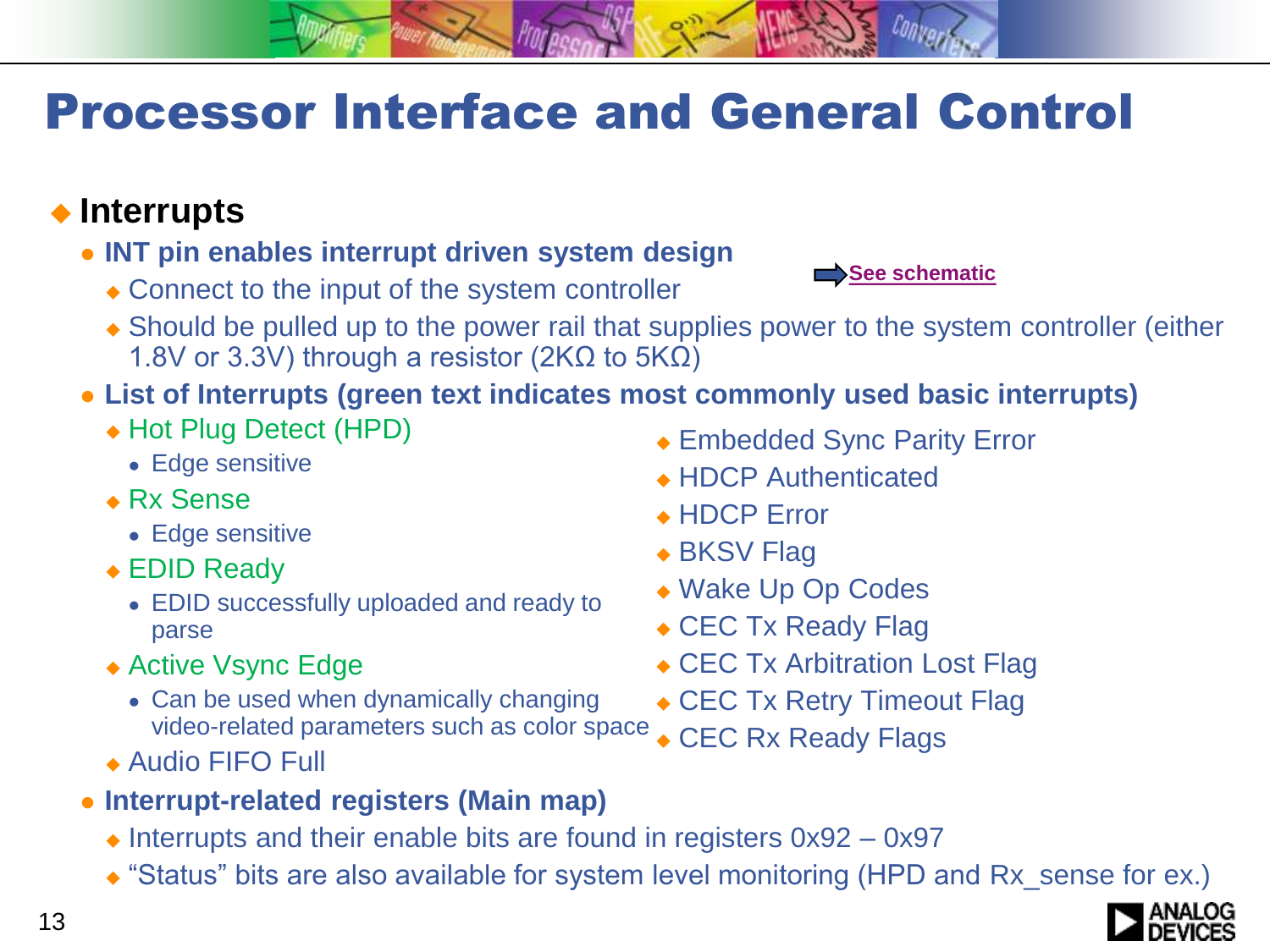#### **Interrupts (continued)**

- **Interrupt handling**
	- The figure below shows the process of detecting and clearing an interrupt
	- The interrupt pin and interrupt register become active simultaneously when an event triggers an interrupt
	- System software processes the interrupt, and then writes a '1' to the interrupt register to clear the register and set the interrupt pin back to inactive
	- The pin will remain active until each active interrupt register is cleared
	- $\bullet$  Interrupt handling example in Programming Guide



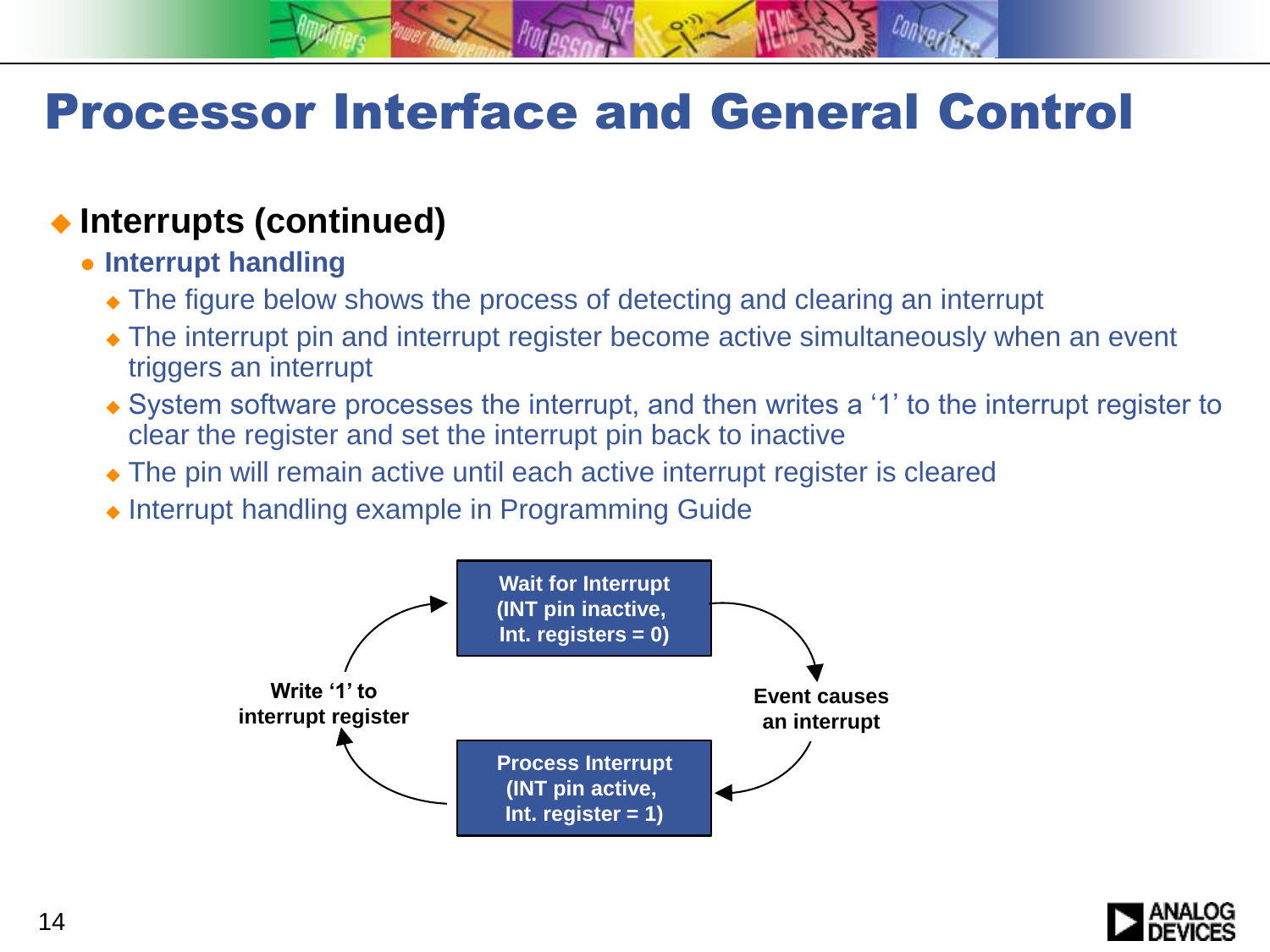### ◆ Hot-plug Detect (HPD)

**Detects if a DVI or HDMI sink is connected**

- $\triangle$  Voltage on HPD  $> 1.2V = \text{sink}$  is connected
- **Hardware considerations**
	- HPD connects directly to HDMI connector
		- 10KΩ pull down resistor to ground recommended
		- ESD device may also be connected

#### **Software considerations**

Use HPD interrupt or status (R0x42[6]) to initiate ADV7511 configuration

[See schematic](#page-8-0)

- Start with powering up the device via R0x41[6]
- "Quick-Start Guide" section provided in the Programming Guide

 When HPD is low, some registers will be reset to their default values and cannot be written to:

| <b>Address (Main Map)</b> | <b>HPD Pin</b>   | Power Down (0x41[6]) | Full Reset (0xF8[7]) |
|---------------------------|------------------|----------------------|----------------------|
| $0x00 - 0x7C$             | Reset            | Not Reset            | Reset                |
| $0x92 - 0xAE$             | Not Reset        | Not Reset            | Reset                |
| $0xAF-0xCC$               | Reset            | Reset                | Reset                |
| $0xCE -0xFF$              | <b>Not Reset</b> | <b>Not Reset</b>     | Reset                |

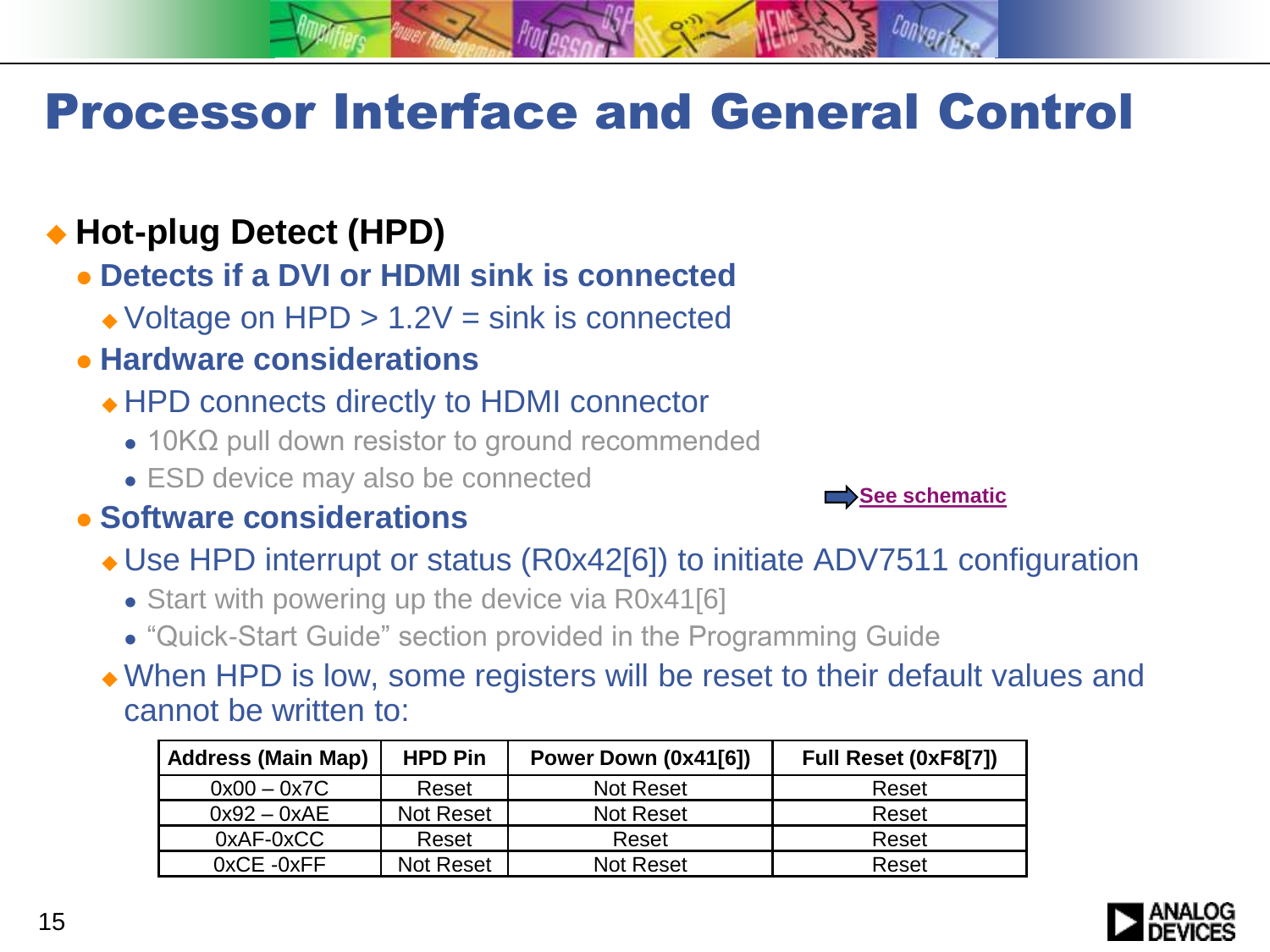### **Display Data Channel (DDC) Controller**

- **I2C master connected to DDCSDA and DDCSCL pins of HDMI connector**
	- $\triangle$  1.5K 2.0K $\Omega$  pull up resistor to the HDMI +5V supply required on each
	- ESD device may also be connected

#### **Usage**

- EDID download and buffering from sink device
	- Done automatically when R0xC9[4] set from '0' to '1'
	- EDID information is stored in EDID Memory Map
		- Information is used by system software to configure HDMI output appropriately for sink device

#### ◆ HDCP handling

• Refer to Programming Guide

### **Current Reference**

- **The ADV7511 uses an external resistor connected to the R\_EXT pin to accurately set the internal reference currents**
	- Connect 887 $\Omega$  (±1%) resistor from R\_EXT to ground
	- Avoid routing high-speed AC or noisy signals next to the R\_EXT trace or resistor



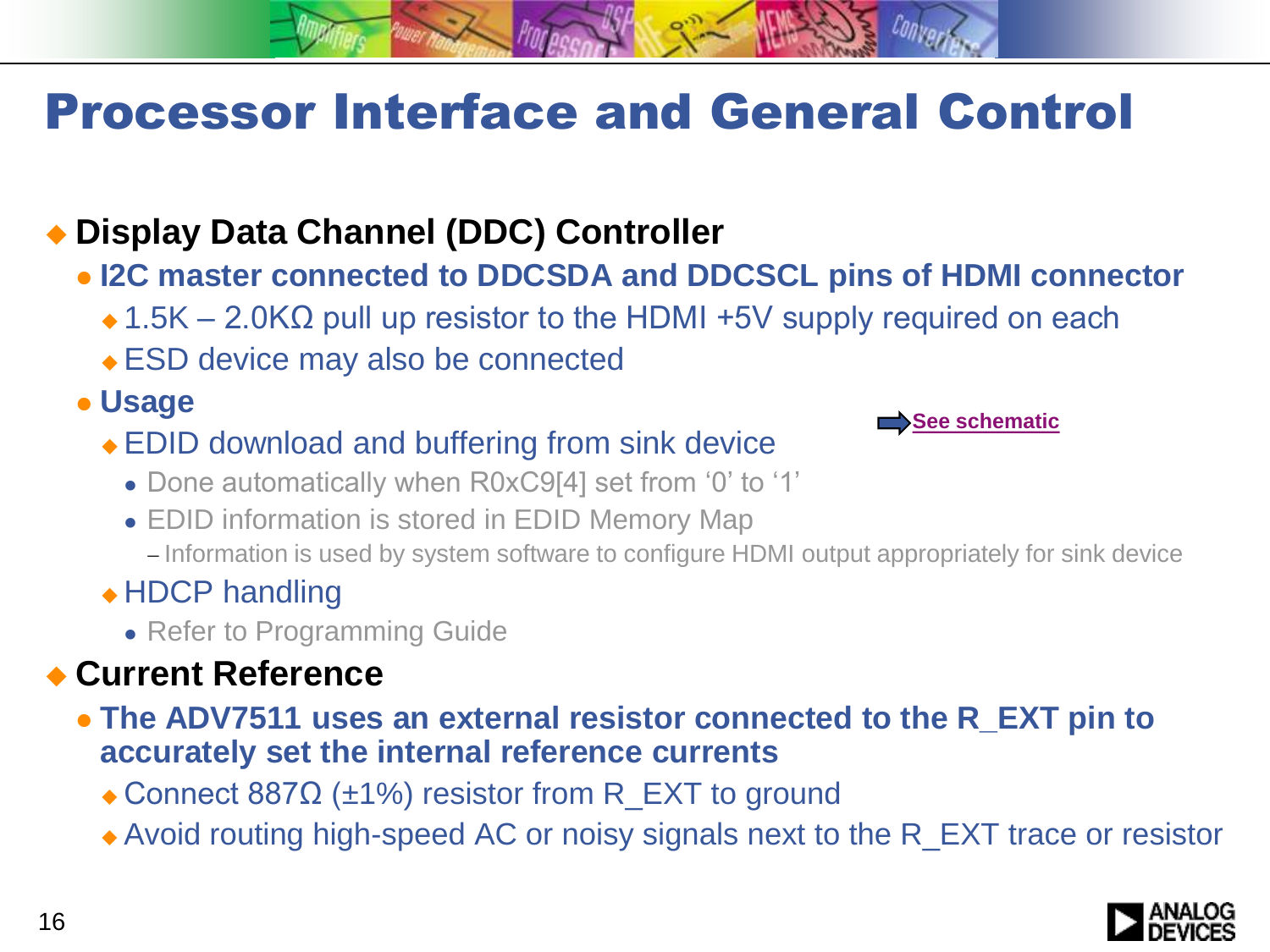

## Video Input

### **Supported Formats**

| <b>Color Space</b> | <b>Bits per Color</b> | Format           | <b>Sync Type</b>        | <b>Clocks</b> |
|--------------------|-----------------------|------------------|-------------------------|---------------|
| YCbCr or RGB       | 8, 10, or 12          | 4:2:2 or $4:4:4$ | Separate or<br>Embedded | 1x, 2x or DDR |

### **Hardware Considerations**

- **Video data input**
	- ◆ Can use bus widths (number of pins) of 8, 10, 12, 16, 20, 24, 30, or 36 bits
	- Pin mapping and bus width set according to "Input ID" and "Input Style"
	- $\triangle$  Use 50 $\Omega$  trace impedance on PCB

#### **• Sync input**

- Accepts Hsync, Vsync, and DE signals on separate pins or as embedded data on the video data pins
- <span id="page-16-0"></span> **Clock Input**
	- $\triangle$  Low-jitter, low-noise clock = best performance (max jitter is 2nS)
	- Use 50Ω trace impedance on PCB (minimize trace length)

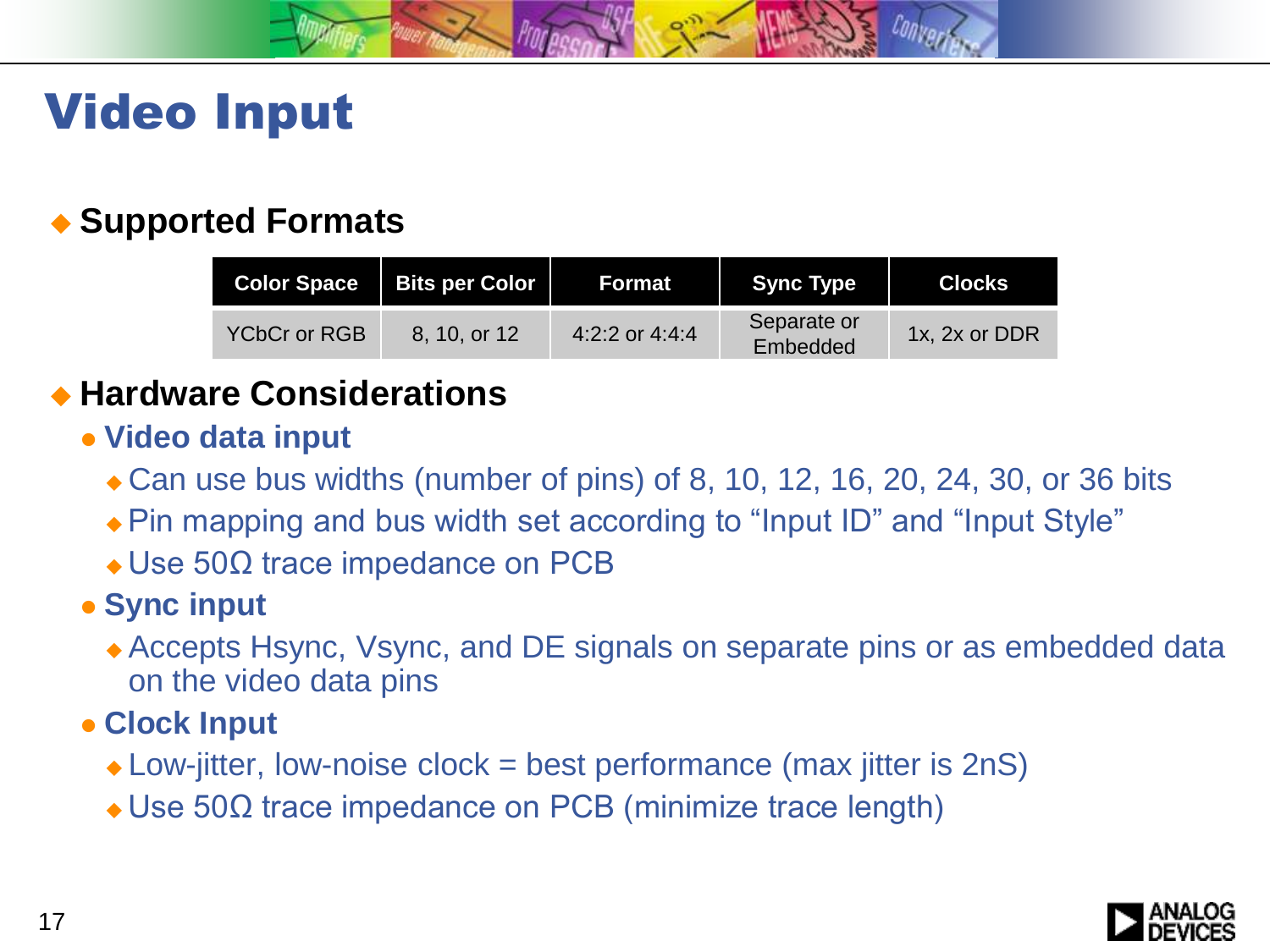#### Video Input **Software Considerations**

 **"Input ID" register (0x15[3:1]) should be set to reflect the video data format, color space, bus width, # bits per color, and sync type that is input to the ADV7511 from the system SoC**

| <b>Input ID</b> | <b>Bits per</b><br><b>Color</b> | <b>Bus Width</b> | <b>Format Name</b>         | <b>Sync Type</b>      |
|-----------------|---------------------------------|------------------|----------------------------|-----------------------|
| $\overline{0}$  | 8, 10, 12                       | 24,30,36         | RGB 4:4:4 or YCbCr 4:4:4   | Separate syncs        |
|                 | 8, 10, 12                       | 16,20,24         | <b>YCbCr 4:2:2</b>         | Separate syncs        |
| $\overline{2}$  | 8, 10, 12                       | 16,20,24         | <b>YCbCr 4:2:2</b>         | Embedded syncs        |
| 3               | 8, 10, 12                       | 8,10,12          | YCbCr 4:2:2 2X clock       | Separate syncs        |
| $\overline{4}$  | 8, 10, 12                       | 8,10,12          | YCbCr 4:2:2 2X clock       | <b>Embedded syncs</b> |
| 5               | 8, 10, 12                       | 12,15,18         | RGB 4:4:4, YCbCr 4:4:4 DDR | Separate syncs        |
| 6               | 8, 10, 12                       | 8,10,12          | YCbCr 4:2:2 DDR            | Separate syncs        |
| 7               | 8,10,12                         | 8,10,12          | YCbCr 4:2:2 DDR            | Separate syncs        |
| 8               | 8,10,12                         | 8,10,12          | YCbCr 4:2:2 DDR            | <b>Embedded syncs</b> |

- **"Color Depth" register (0x16[5:4]) sets the bits-per-color at the input**
	- $\div$  10 = 12 bit, 01 = 10 bit, 11 = 8 bit
- **"Input Style" register (0x16[3:2]) sets the pin mapping for video input data**
	- $\bullet$  01 = style 2, 10 = style 1, 11 = style 3
	- See Programming Guide or Hardware User's Guide for pin mapping details

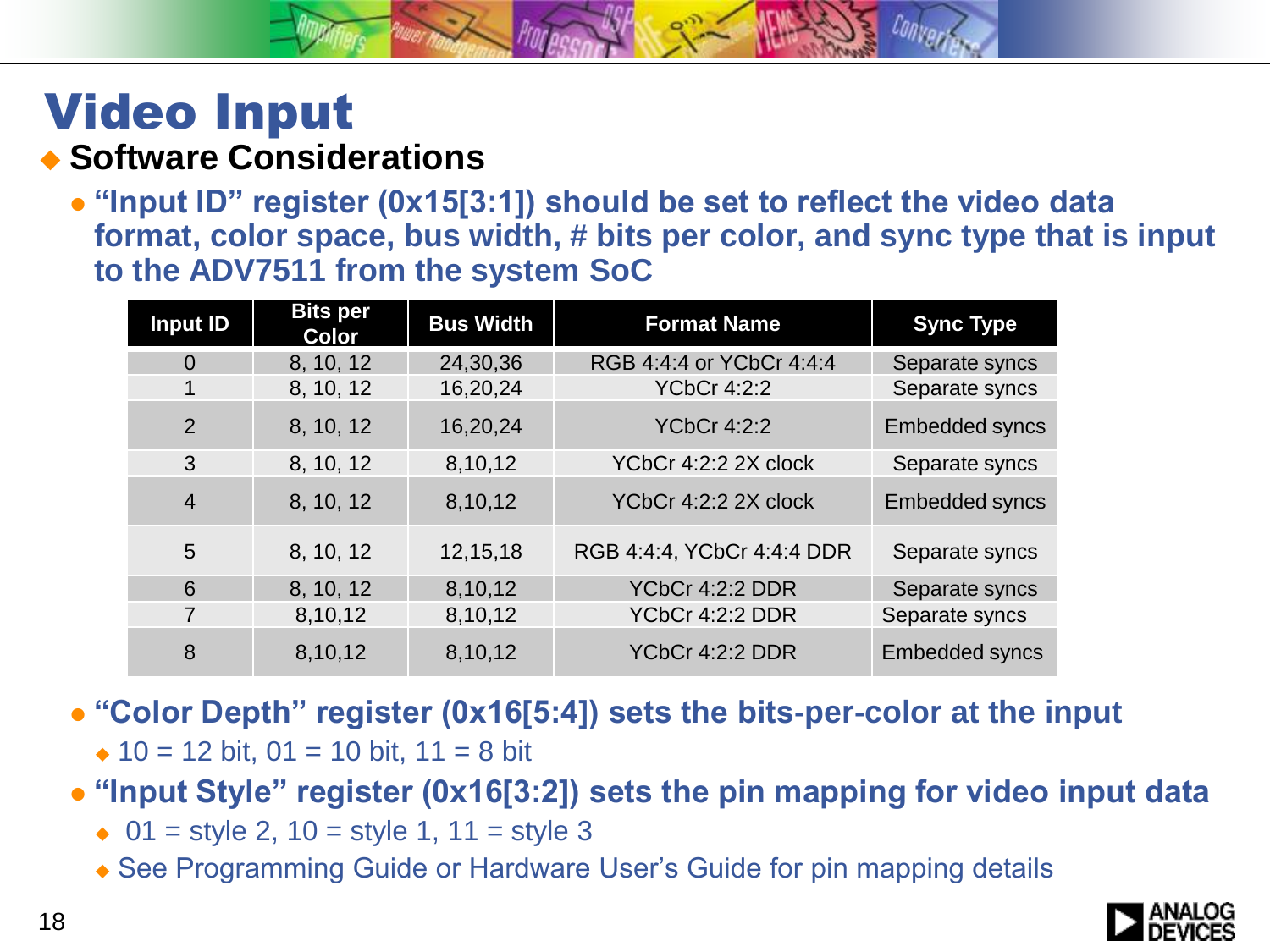

## Video Input

#### ◆ Software Considerations (continued)

#### **Input data clock**

 For formats with clock at 2 or 4 times the frequency of the data (480i at 27MHz, for example) "CLK Divide" (0x9D[3:2]) and "CLK Divide Enable" (0xA4[6]) need to be set accordingly 0x9D[3:2]



• "Clock Delay" (0xBA[7:5]) setting can be used to better align the clock with data to ensure robust data capture

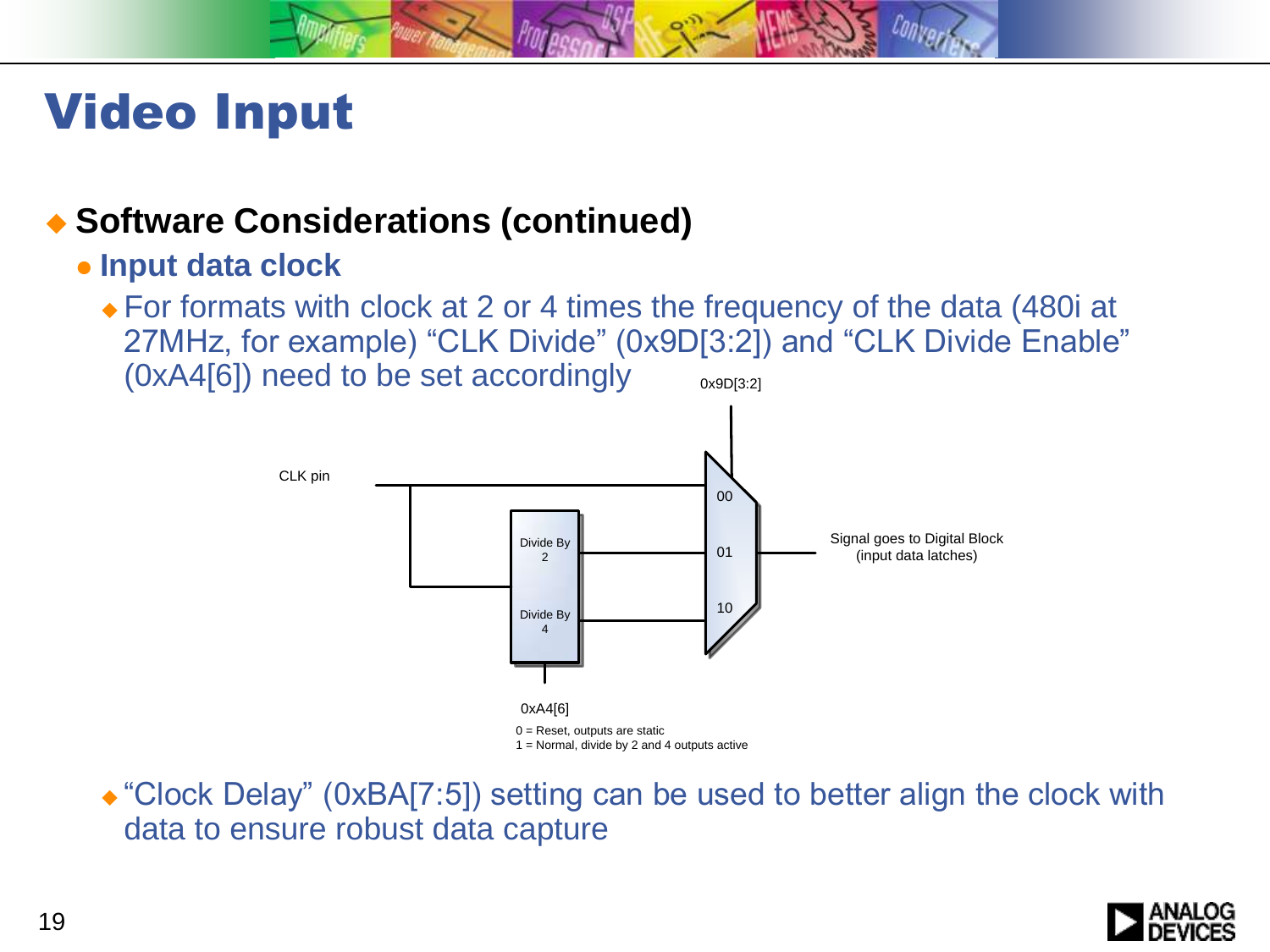## Video Input

### ◆ Software Considerations (continued)

#### **• Synchronization**

#### ◆ Separate Syncs using Hsync, Vsync, and DE pins

- All 3 signals are transmitted as part of the HDMI interface
- DE can be generated internally (registers 0x17[0], 0x35-0x3A) if Vsync and Hsync only are provided

### Embedded Syncs

- F, H, and V codes from the embedded syncs define the DE
- H and V syncs must be generated using the Hsync and Vsync Generator Automatically enabled when using Video ID's 2 and 4
	- $-$ Registers 0x30  $-$  0x34 and 0x17[6:5]

### Adjustments

• The DE and sync generation circuits can also be used to adjust timing parameters to conform to the CEA861 specification as required by the HDMI specification

- See Programming Guide for details

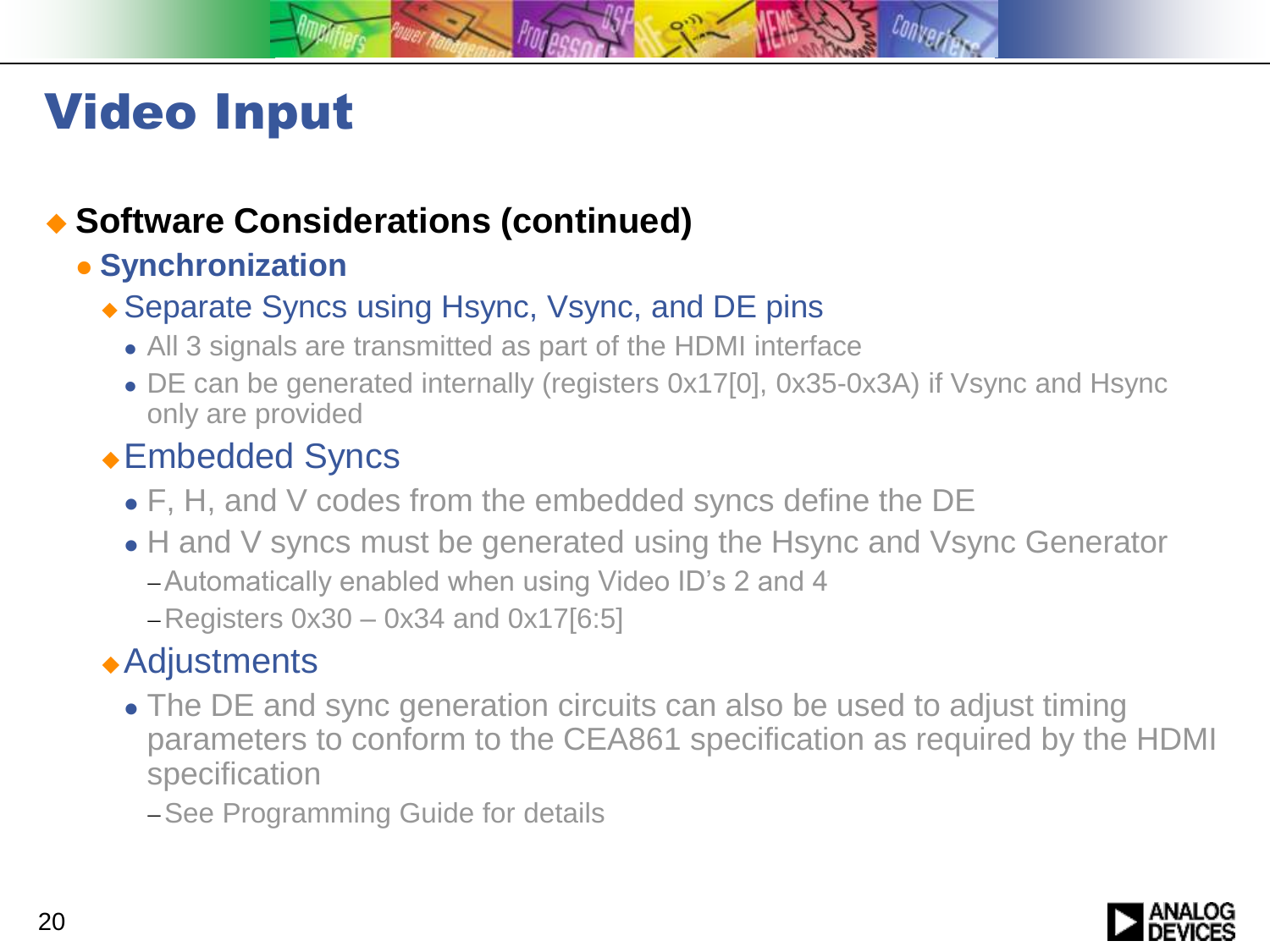

#### **Supports I2S, and SPDIF audio from 32KHz up to 192KHz**

- **I2S formats**
	- ◆ Standard
	- ◆ left-justified
	- right-justified
	- ◆ direct AES3 stream
- **SPDIF formats**
	- ◆ 2-channel LPCM
	- ◆ IEC61937 encoded multi-channel audio

#### **Supports advanced audio formats**

- **Direct Stream Digital audio (DSD)**
	- ◆ Up to 8 data lanes
- **HBR**
	- ◆ I2S Style
	- ◆ BPM Style
	- ◆ Refer to IEC61937
- <span id="page-20-0"></span> **Direct Stream Transfer (DST)**
	- ◆ Refer to IEC14496

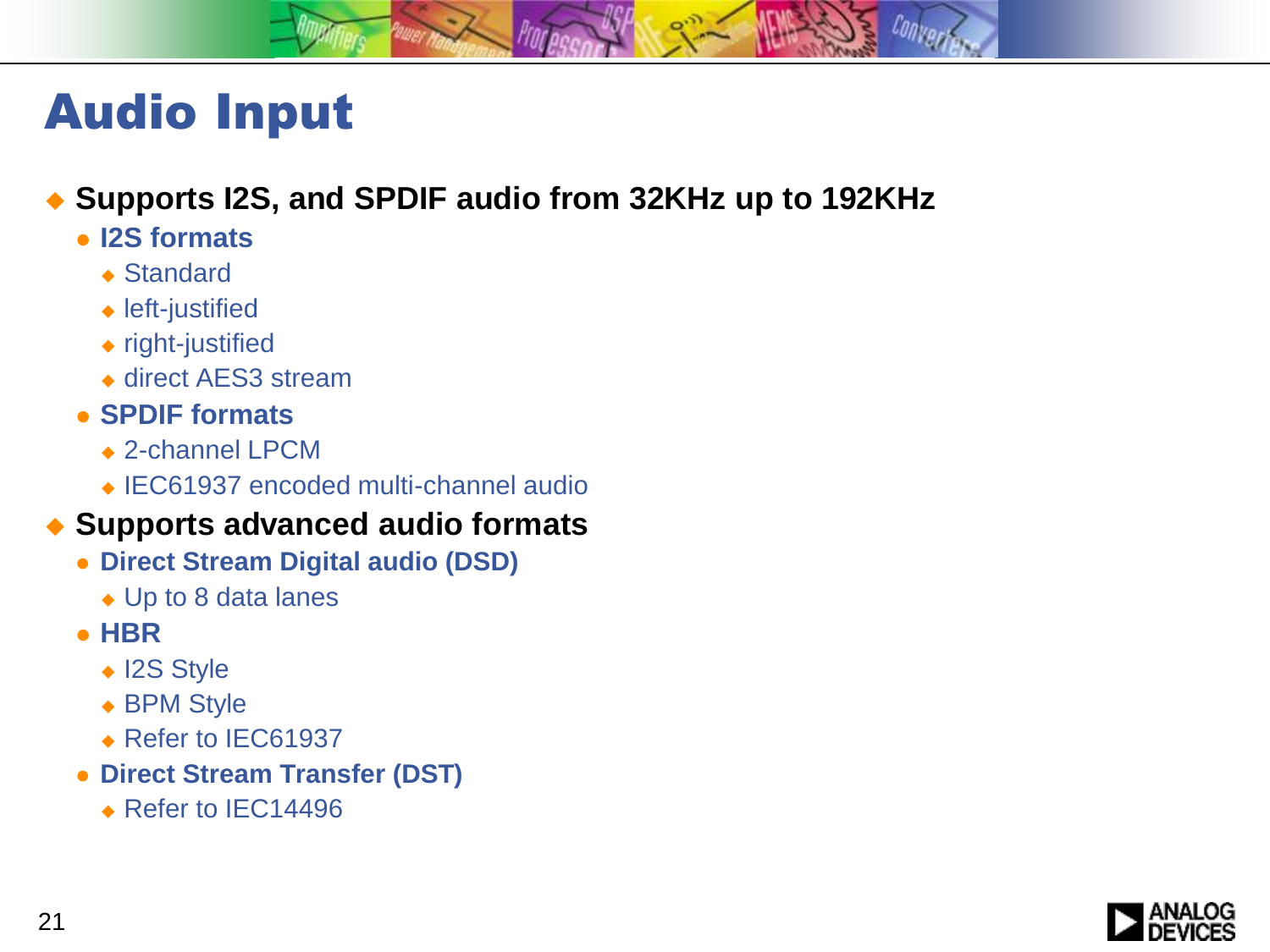#### **Hardware Considerations**

- **I2S requires SCLK and LRCLK input (MCLK is optional)**
- **SPDIF does not require a separate sampling clock (MCLK optional)**
- **Match trace length of audio signals to optimize audio data capture**
- **Add series termination resistors close to the audio source to minimize the effect of impedance mismatch**
- **DSD**
	- DSD clock and data are 64 times the corresponding PCM sampling frequencies
	- ◆ DSD[7:6] input use the I2S[3:2] pins
- **HBR**
	- ◆ Both four stream and one stream HBR modes are supported
		- Can use the I2S[3:0] input pins or SPDIF input pin for either mode
	- ◆ Four stream mode using SPDIF is recommended
		- Channel Status bits are embedded in this mode so they do not need to be set manually
	- MCLK is required for the BPM encoding modes
- **DST** 
	- ◆ DST is compressed DSD and uses the DSD[5:4] and DSD\_CLK input pins
		- DSD[5] is the frame flag, DSD[4] is used for audio data

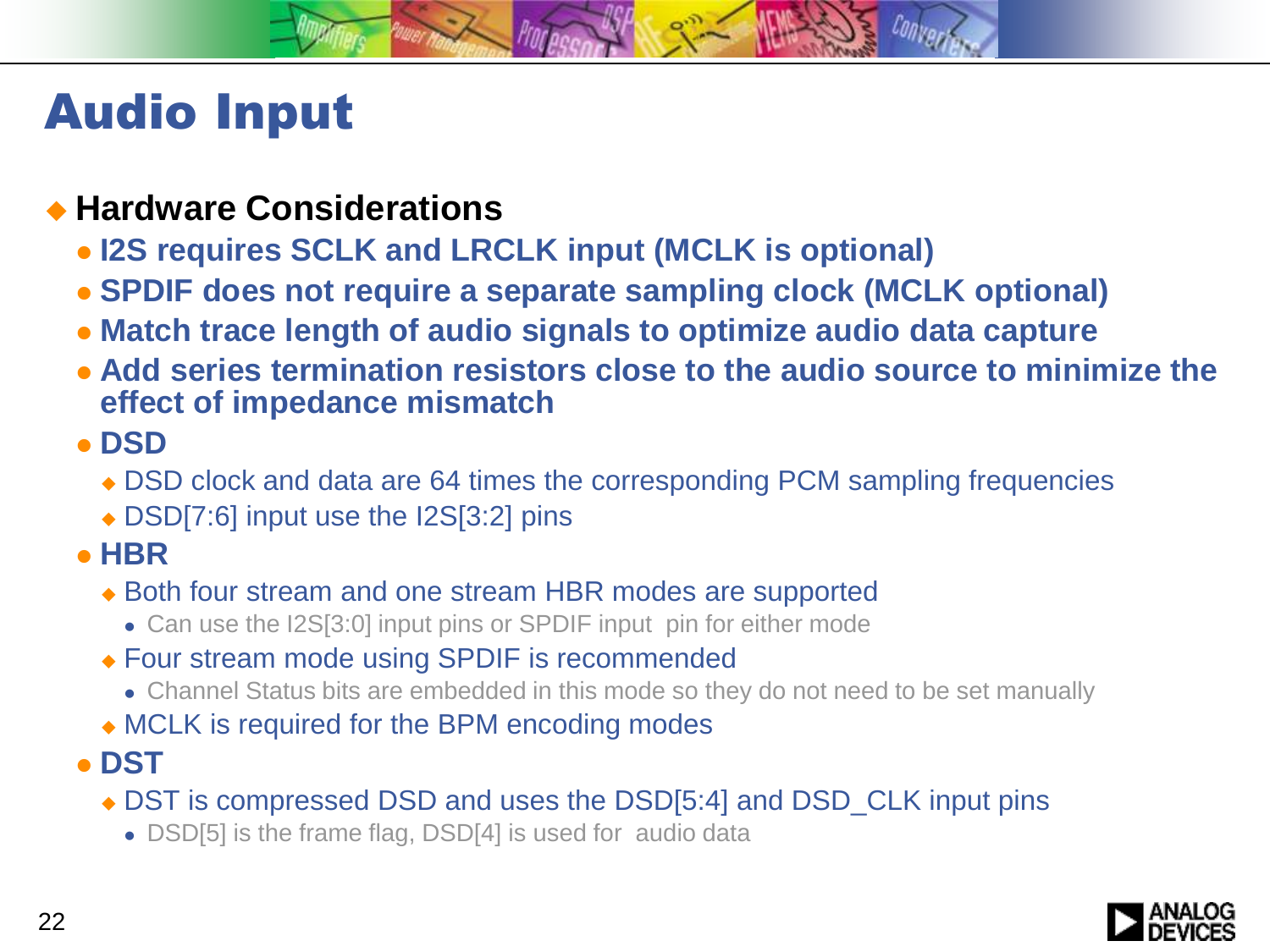#### **Software Considerations**

- **"Audio Select" (R0x0A[6:4]) is used to select audio type**
	- ◆ I2S ('000'), SPDIF ('001'), DSD, ('010'), HBR ('011'), or DST ('100')
- **"Audio Mode" (R0x0A[3:2]) is used to select the audio transmission method when using one of the advanced audio formats (DSD, HBR, DST)**

#### **I2S**

- ◆ R0x0C[1:0] selects I2S format (standard, right, left, AES3 direct)
- Use "MCLK I2S" bit (R0x0A[2]) to enable MCLK using the Hsync input
	- Must set "MCLK Mux" bit (0xD6[6]) and "HSYNC/MCLK Schmitt Enable" bit (0xE5[3])

#### **SPDIF**

- "SPDIF Enable" (0x0B[7]) enables the SPDIF receiver
- The "SPDIF Sampling Frequency" register (0x0A[7:4]) indicates the detected audio sampling frequency

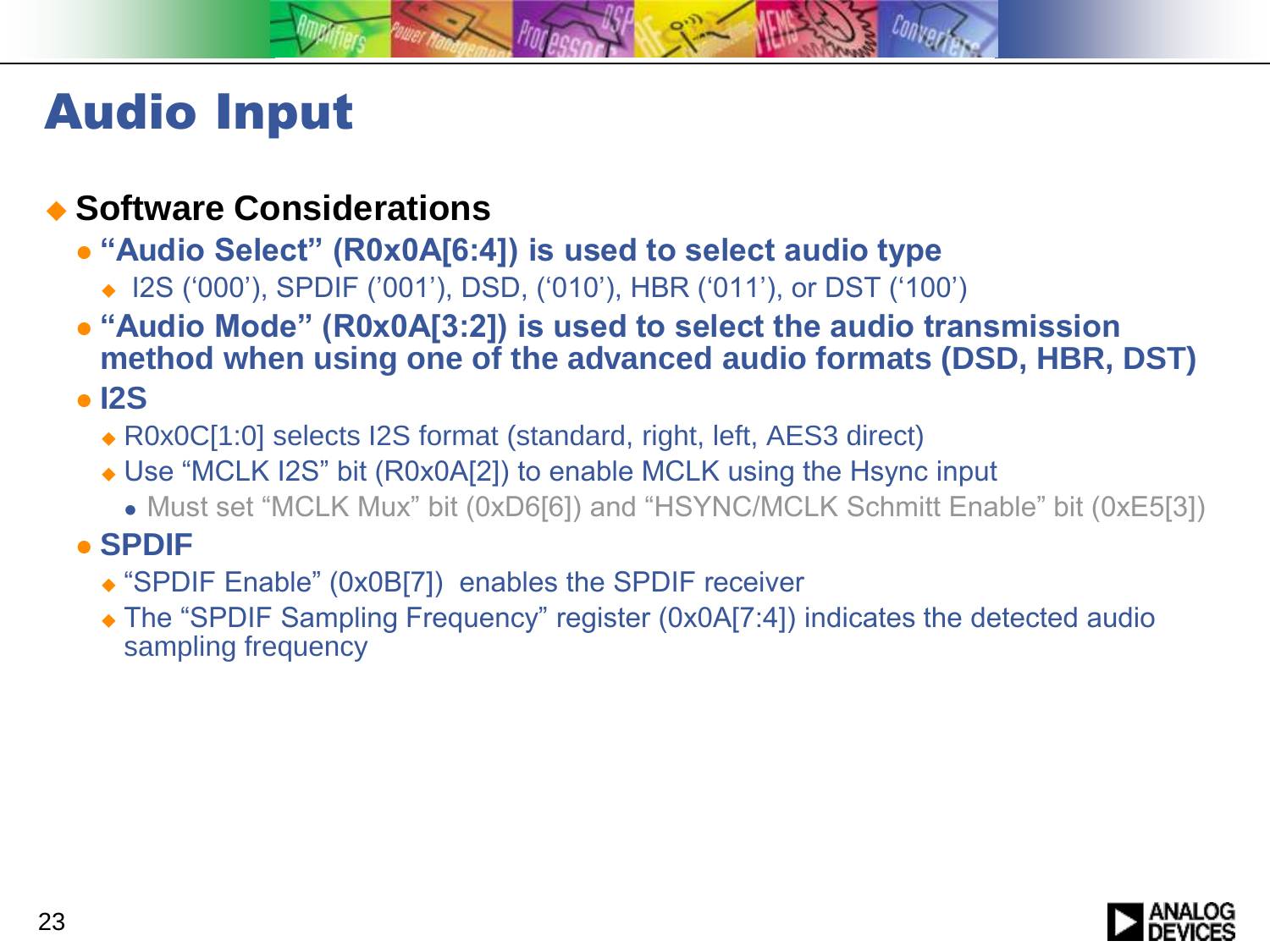### ◆ Software Considerations (continued)

#### **HBR**

- The sampling frequency in the General Control Packet must be set to 768 kHz. This can be set by  $(0x15[7:4] = 9)$
- Re-mapping of the inputs may need to be adjusted if using non-ADI HDMI Rx devices as the input. This is set in registers 0x0E through 0x11
- Audio Mode register (0x0A[3]) selects four-stream or one-stream encoding
- Audio Mode register (0x0A[2]) enables BPM encoding if desired
- **DSD**
	- If using DVD audio look into the necessity for setting the ACP packet
- **DST**
	- $\bullet$  If using DVD audio look into the necessity for setting the ACP packet
- **See section 4.4 of the ADV7511 PG for details**

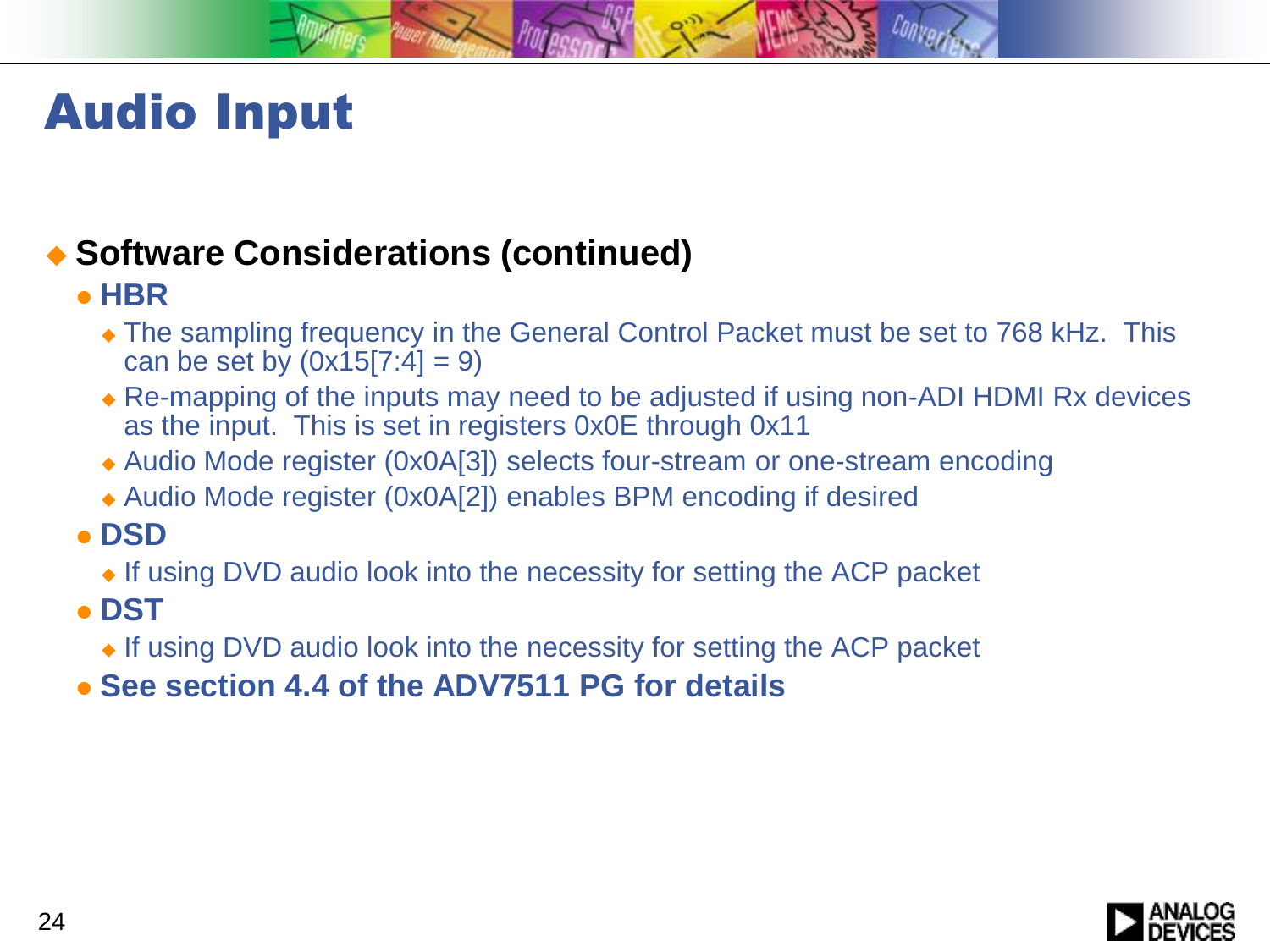#### **Audio Clock Regeneration**

**Audio sampling rate clocks are derived from video clock**



- **N and CTS must be set appropriately for HDMI sink to recreate the audio clocks**
	- N should be set according to tables 58-60 in Programming Guide
	- CTS is automatically generated based on detected audio and video rates when "CTS Source Select" (0x0A[7]) is set to auto mode

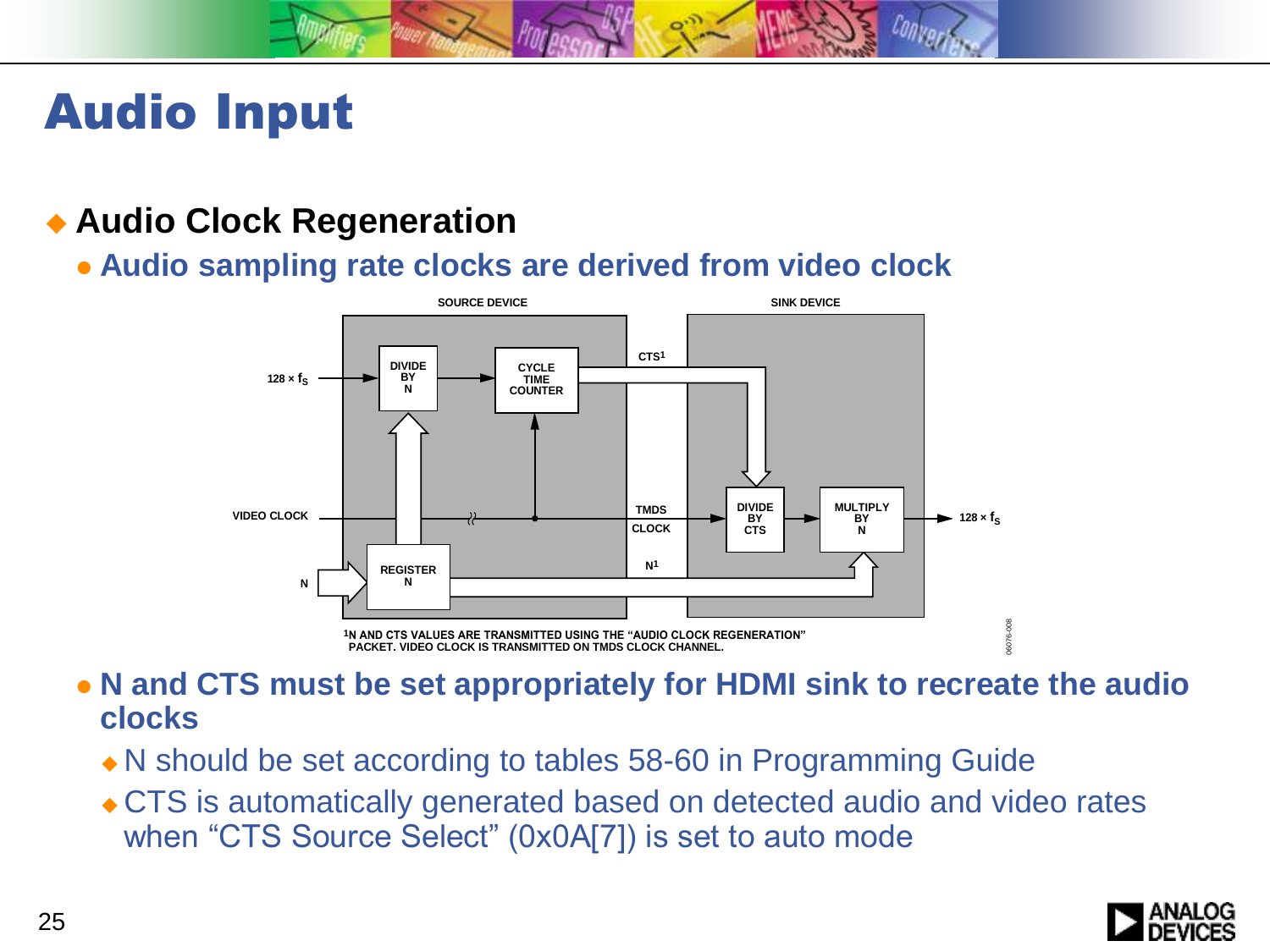## HDMI Output

### **"Output Format" register bit (0x16[7]) selects 4:2:2 or 4:4:4**

- **Output color space is determined by the state of the Color Space Converter (CSC)**
	- The Y1Y0 bits of the AVI Infoframe (0x55[6:5]) should be set to match the HDMI output format
	- More information on the CSC on slide 30

### **HDMI uses 4 TMDS pairs**

- **3 data pairs at up to 2.25GB**
- **Clock pair up to 225MHz**
- **Each pair should be routed differentially with 100Ω impedance (50Ω each to ground)**
- <span id="page-25-0"></span> **Low capacitance (<0.6pF) ESD suppressors recommended**
	- ◆ Placed as close as possible to the HDMI connector.
	- Differential TMDS lines should be routed through the pad of the ESD suppressor to minimize the disruption in the differential impedance

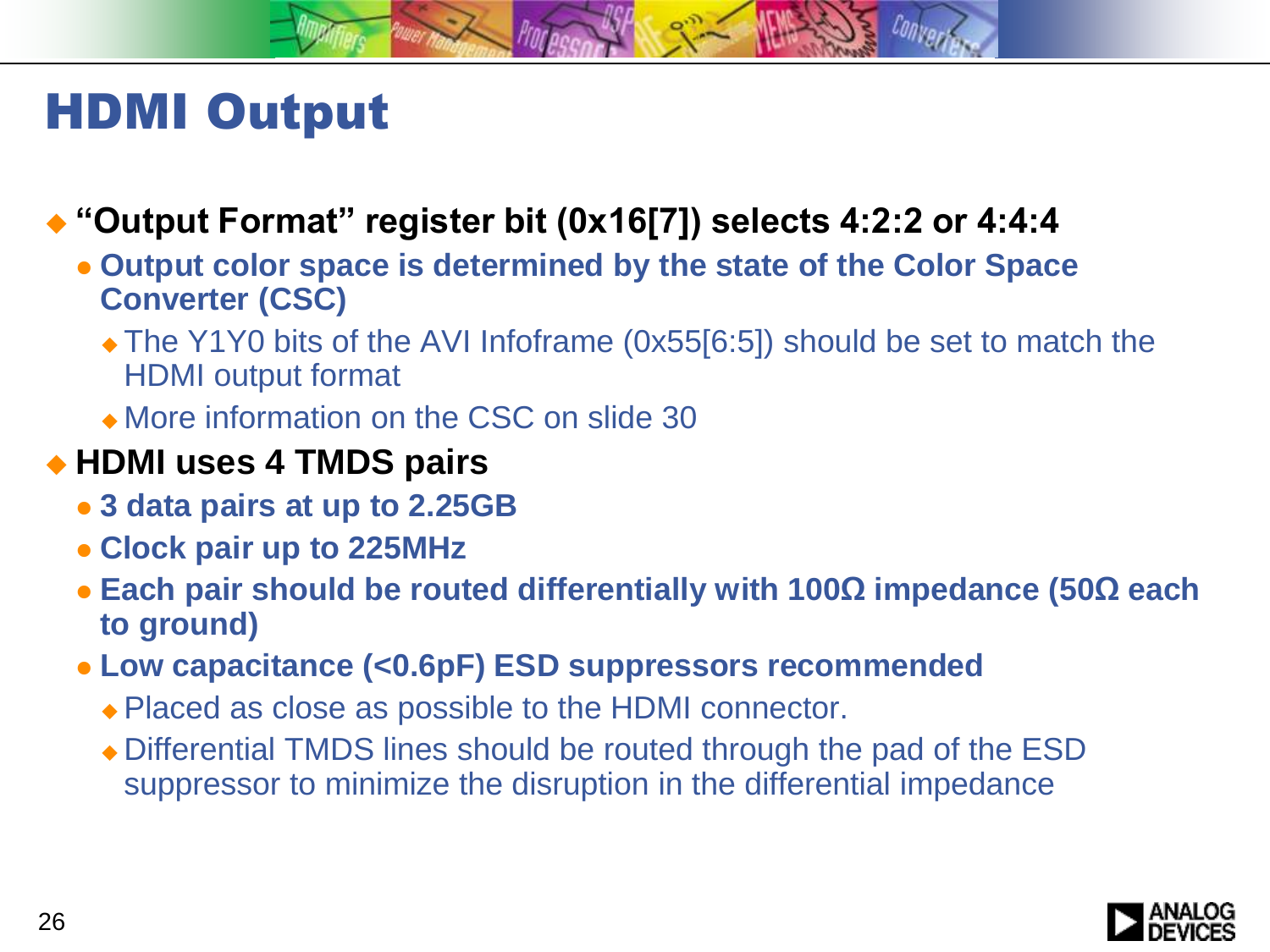## Power Supply Filtering

**All 1.8V supply domains need to be as noise-free as possible**

 **The graph below shows AVDD and PVDD Max Noise vs. Frequency**



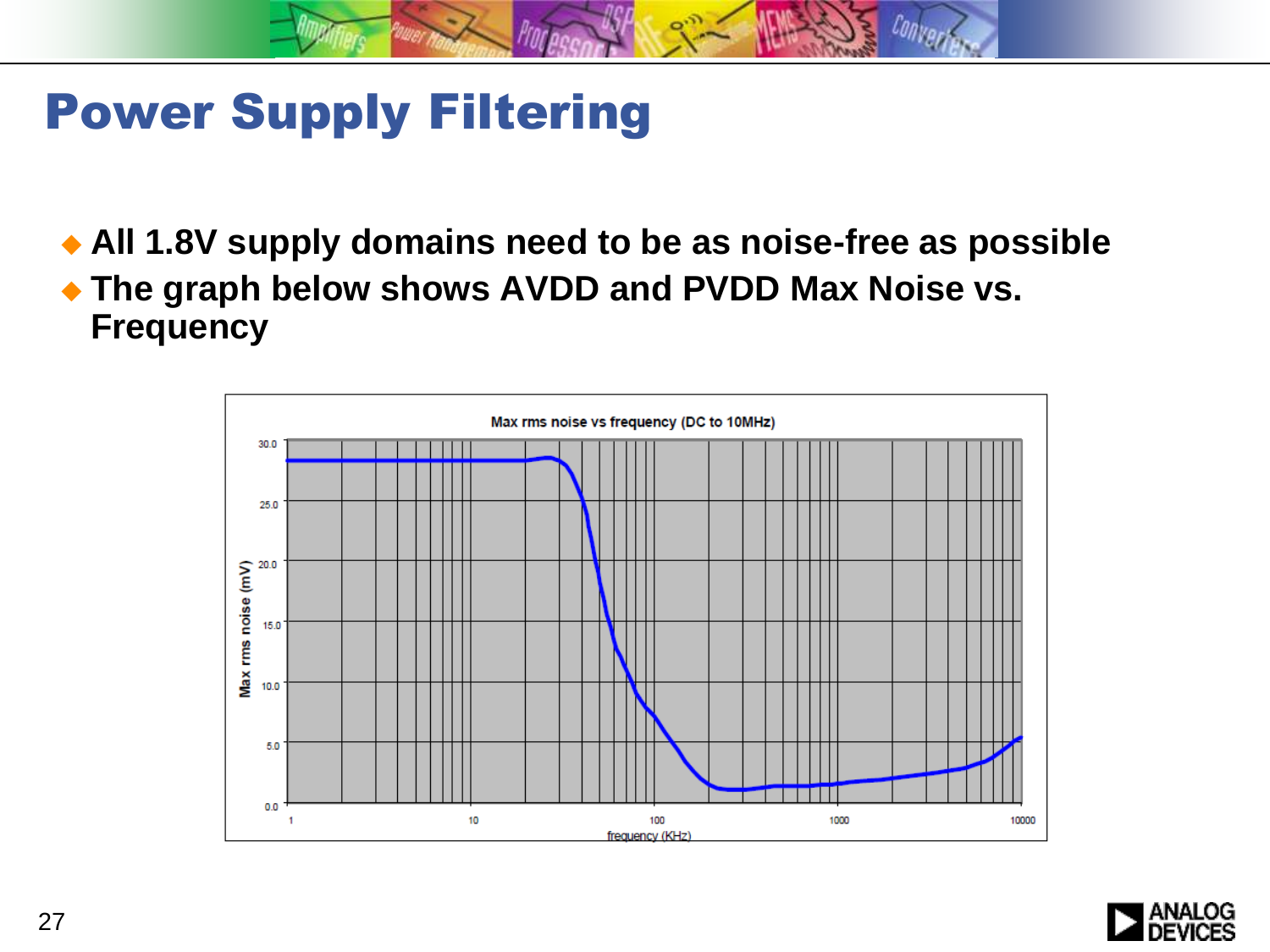### Power Domains

#### **Four separate pcb power domains are recommended**

- **Each with low-pass filtering that has a cutoff frequency between 10 and 20KHz**
- <span id="page-27-0"></span> **Each power pin should have a 0.1uF bypass capacitor placed as close as possible to the pin DVDD** Pin 1



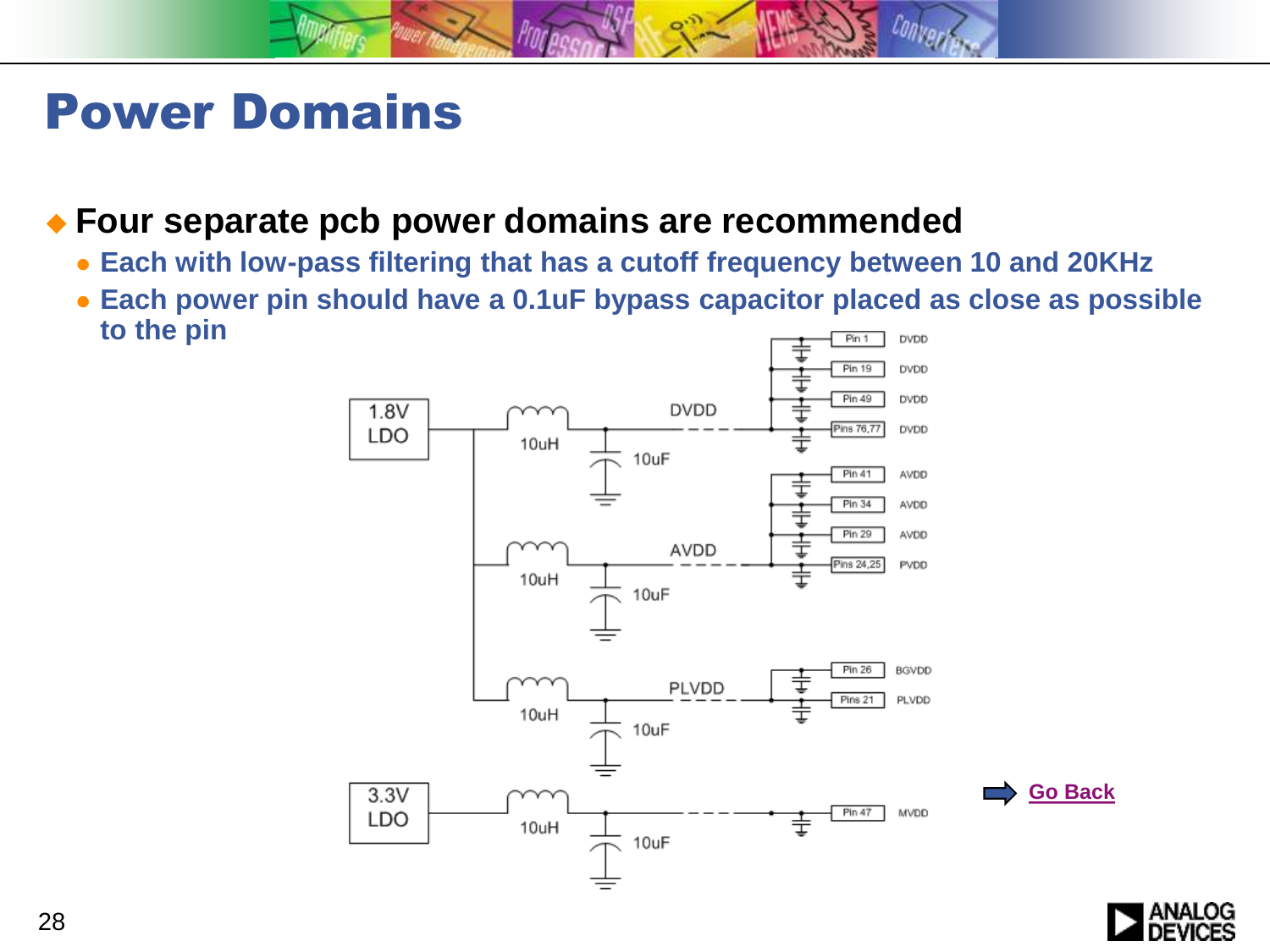

# <span id="page-28-0"></span>Consumer Electronics Control (CEC)

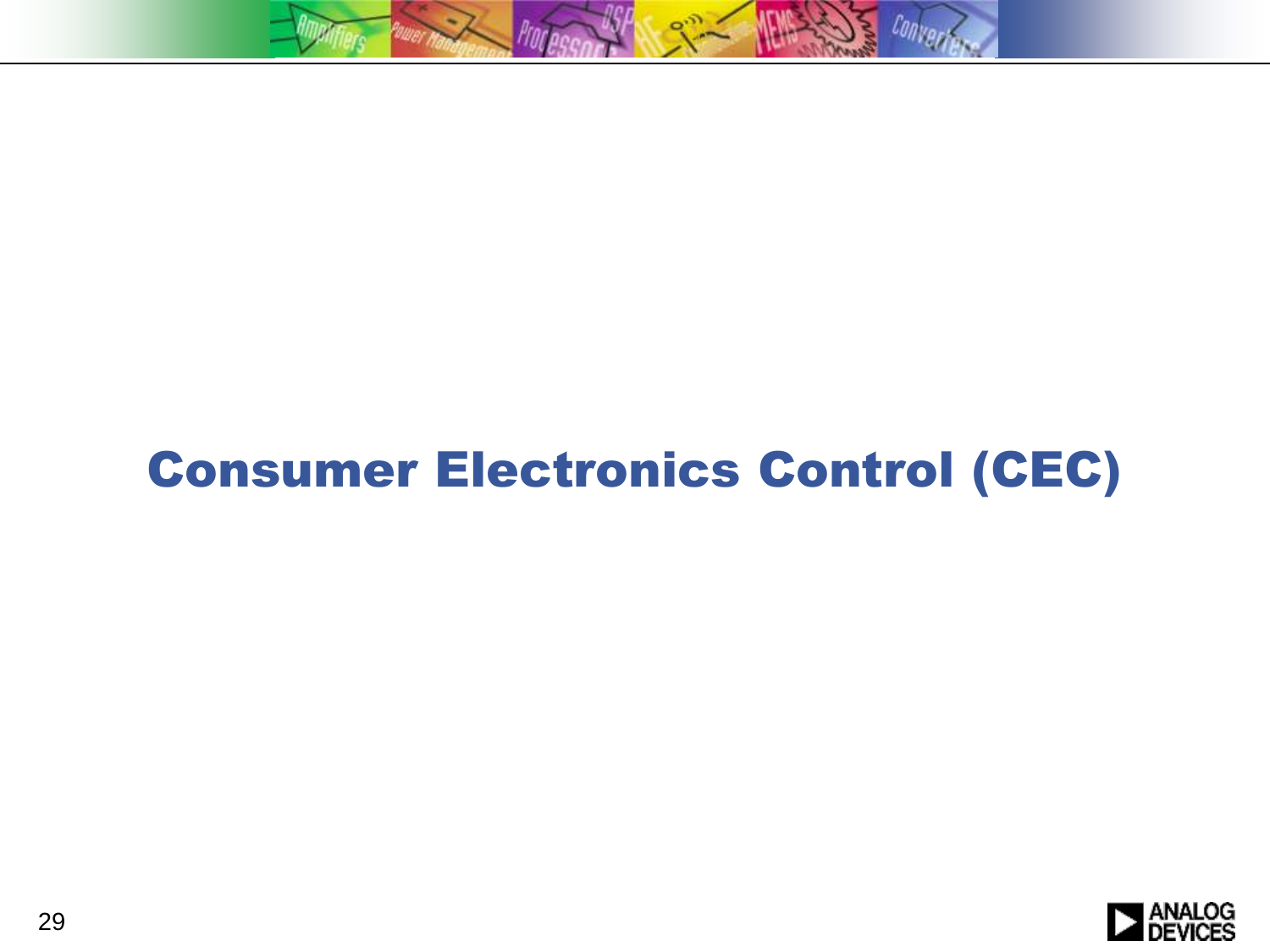

## What is CEC?

### **CEC – Consumer Electronics Control.**

- **A subsection of the HDMI specification**
- **Not a required feature to be HDMI compliant.**
- **Basic function is to connect all HDMI equipped devices into a network, and be able to control any device on the network from any other device, e.g. TV remote control could control HS, DVC, DSC**
	- Some typical commands are "one touch play", "stand-by", "Record"
	- Allows additional commands, which are defined by a device maker.

### ◆ Basic PHY spec

- **Serial bit transmission mechanism.**
- **It is a very low speed bus (400Hz)**
- **Uses full CMOS signal swings (0V – 3.3V)**

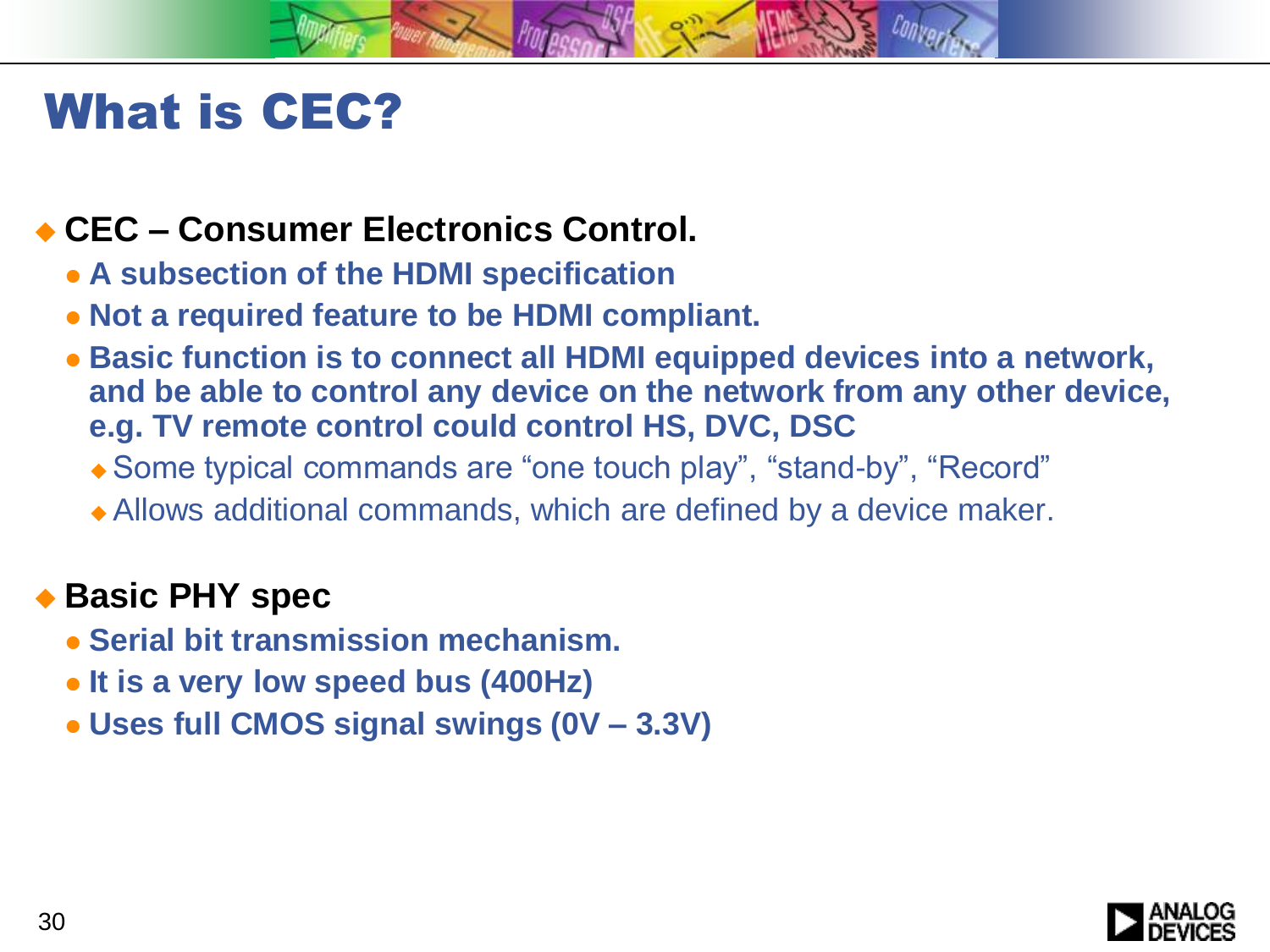## How is it being implemented in Tx?

### **The CEC bus specification is partitioned in its implementation.**

- **Electrical PHY, bit signaling, and transmission**
- **High level MAC layer, command translation, logical address generation, transmission error handling**
- **Controller implementation on Tx is an "enhanced PHY"**
	- **All basic electrical operations, bit timings, etc.**
	- **Handles transmission errors and schedules re-transmission of faulty frames**

### **Host processor will implement remainder of MAC layer functions.**

- **"Command to action" translation**
- **Logical address generation**
- **These are functions that would be implemented in Software**

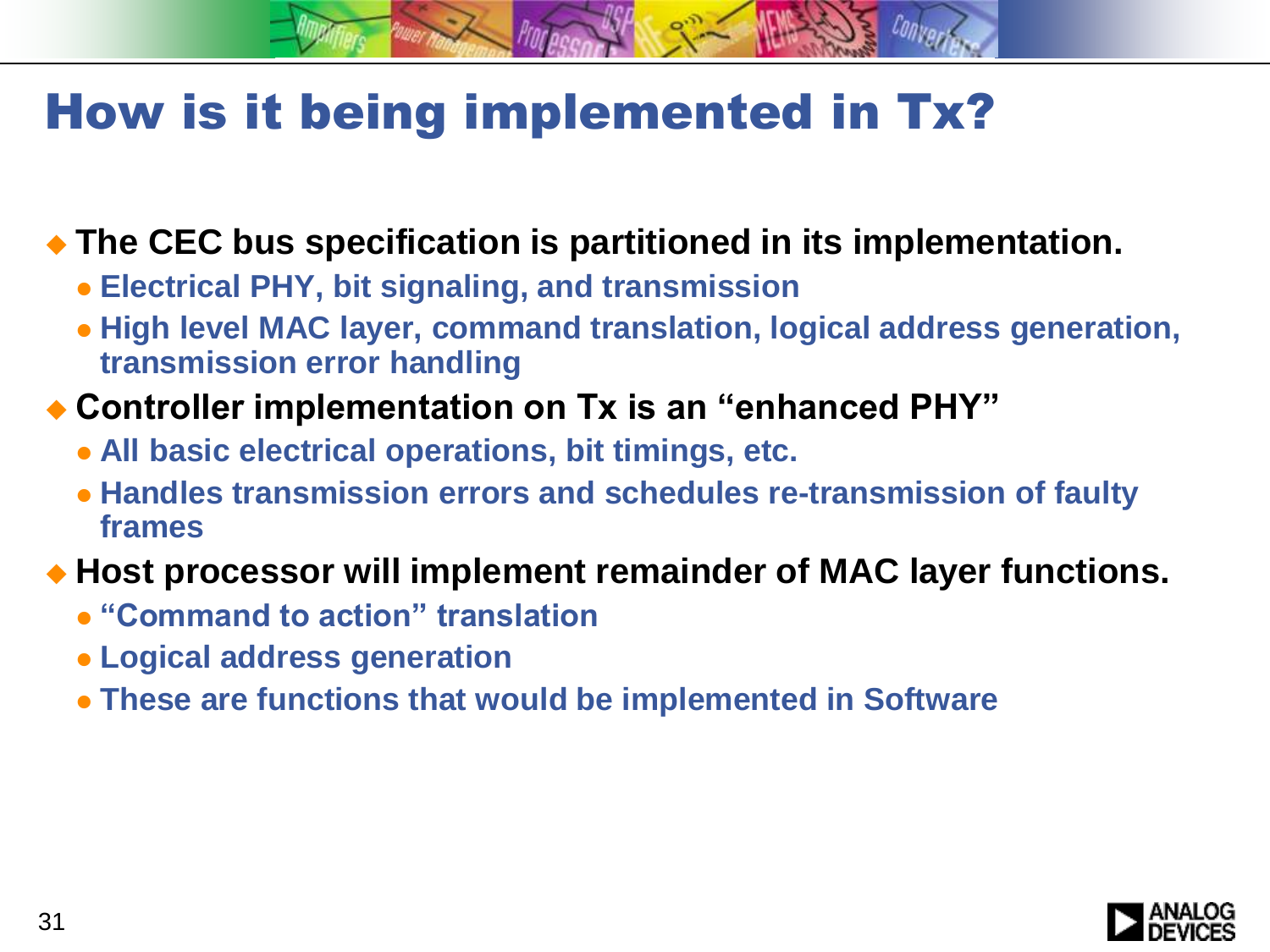## Block Diagram: ADI Solution

- **Combination of H/W and S/W.**
- **H/W is responsible for physical layer.**
	- **Signal level and bit timing.**
	- **0.1 – 5ms order.**
- **S/W is responsible for (low level) application layer.**
	- **Logical address, physical address**
	- **Respond to the received message automatically.**
	- **Data link between System S/W.**
	- **5 - 50ms order.**



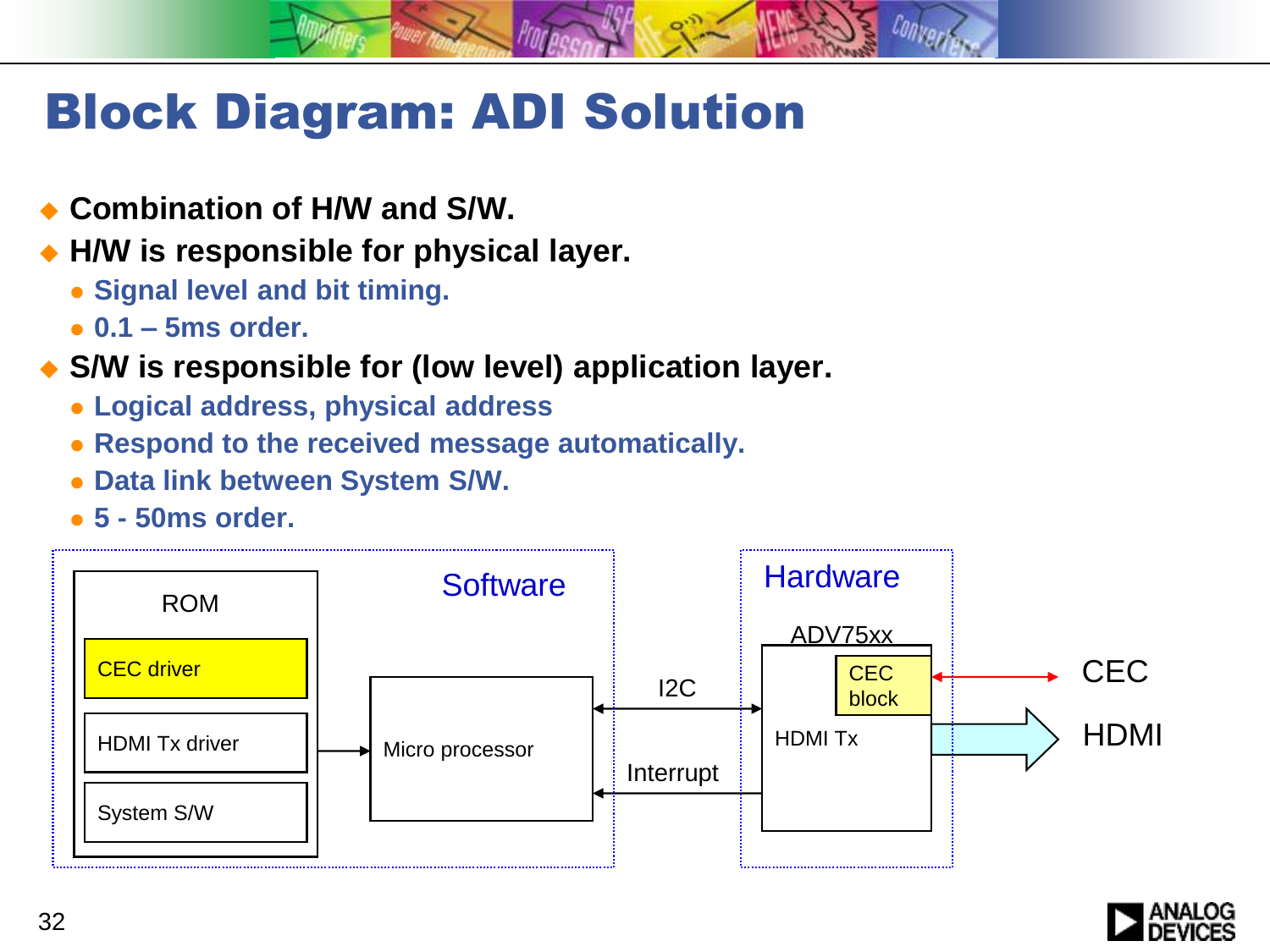## Audio Return Channel

### ◆ HDMI 1.4 provides for an audio return channel (ARC)

- **Audio channel added to reduce the number of cables required to deliver audio "upstream" from a TV to an AVR for processing and playback.**
- **In cases where a TV includes an internal content source (built-in tuner or DVD player), the ARC allows the TV to send audio data upstream to the AVR via the HDMI cable, eliminating the need for an extra cable.**
	- Alternately, this feature could allow a television (or other sink device) to receive HDMI signals directly from an HDMI source but still provide a means to send the audio data to an AVR for processing

#### **Application example illustrated below**



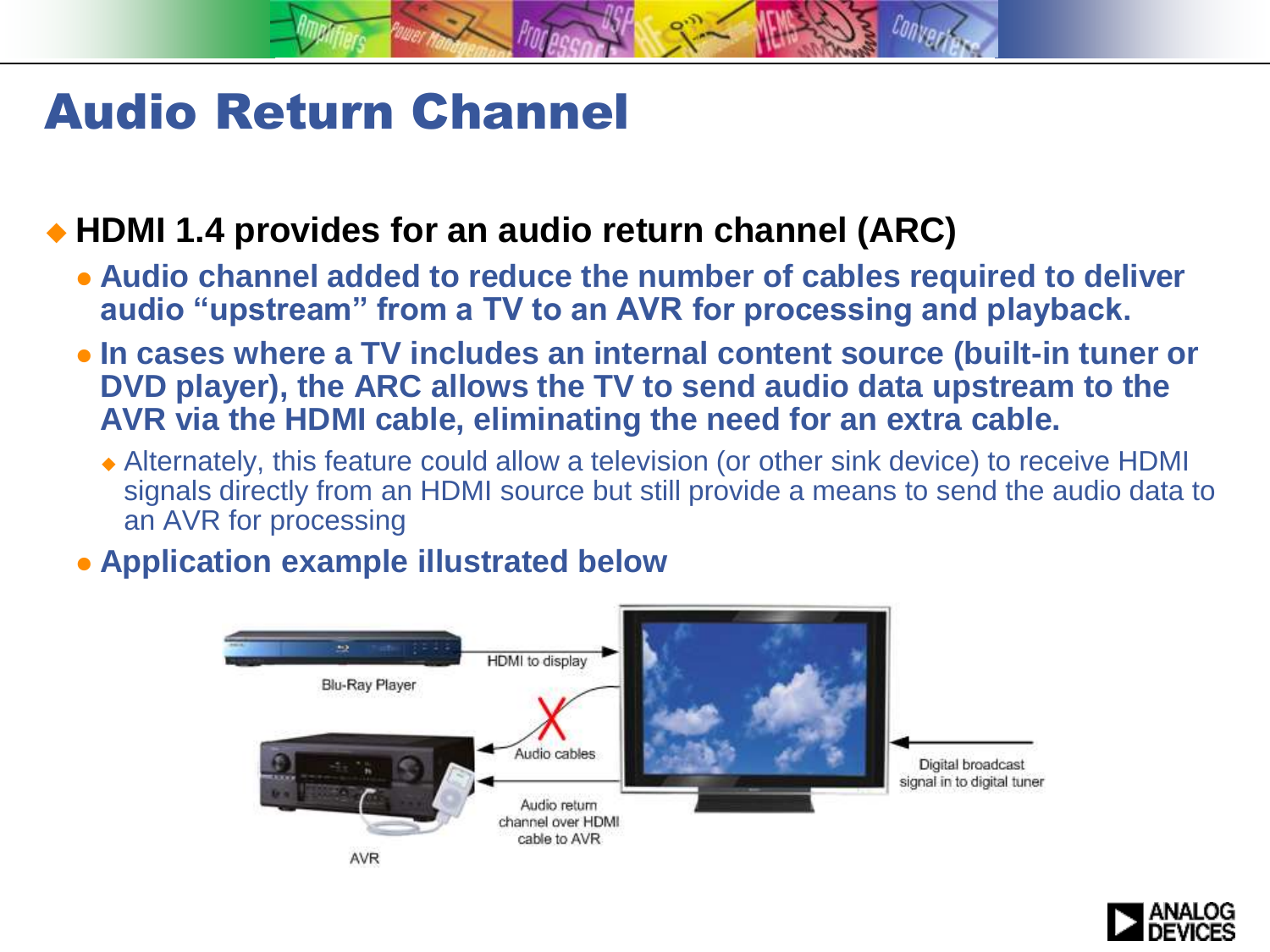## ARC Receiver Features

### **Programmable input configuration**

- **Single-ended input on HEAC+ pin**
- **Differential input on HEAC+, HEAC- pins**
- **Power down circuit by itself or with chip power down**
- **Compliant the HDMI1.4a specification**

### **LPCM (IEC 60958-1) Audio Support via SPDIF\_OUT pin**

**32KHz, 44.1KHz or 48KHz sampling rates**

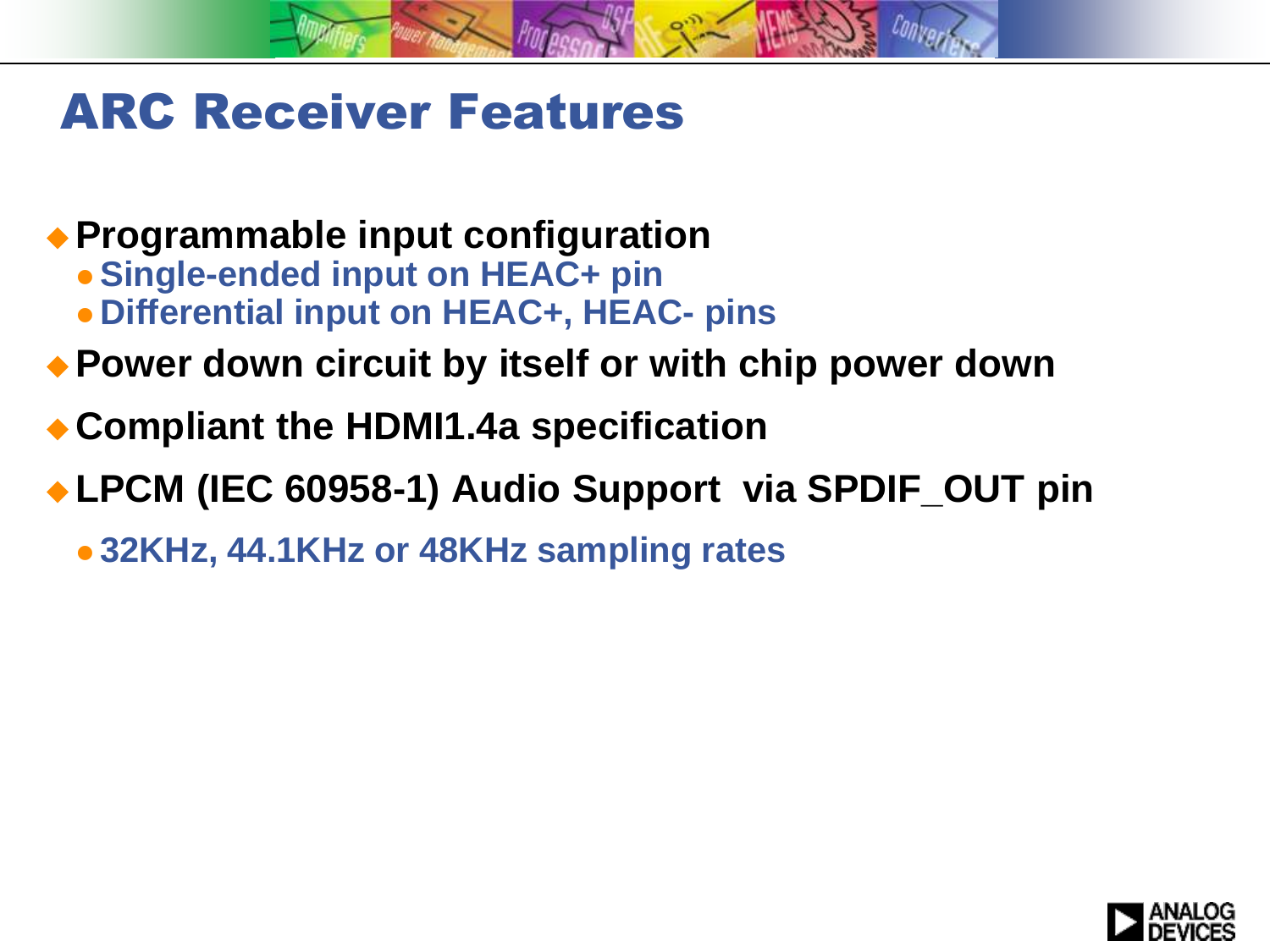# ARC Design Considerations

### **Hardware configuration**

- **Route common-mode signals with 100Ω differential impedance**
- **Add external components as illustrated here**

### **◆ Software**

 **Refer to the ADV7511 Programming Guide for setup instructions**



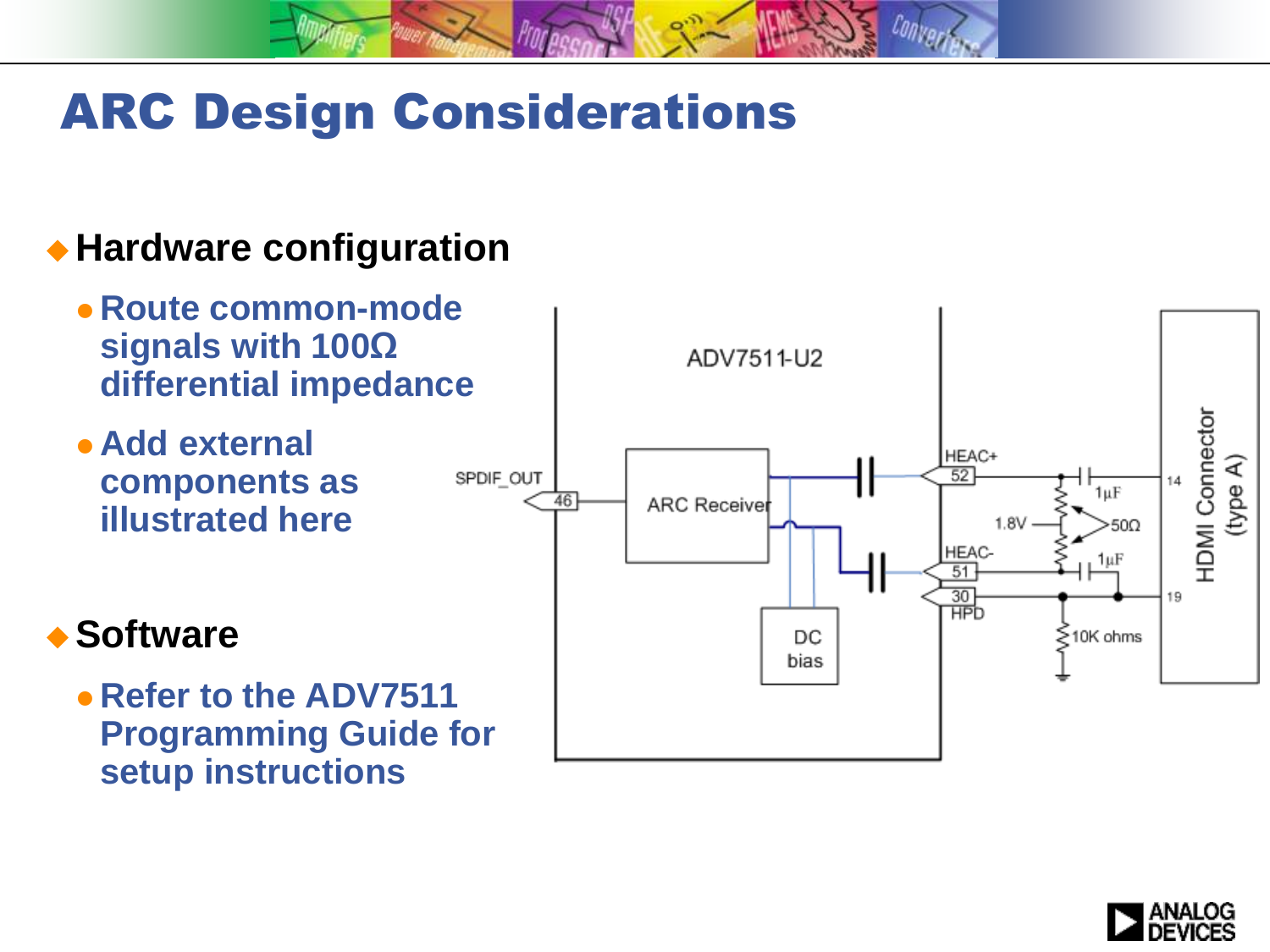

# Advanced Usage

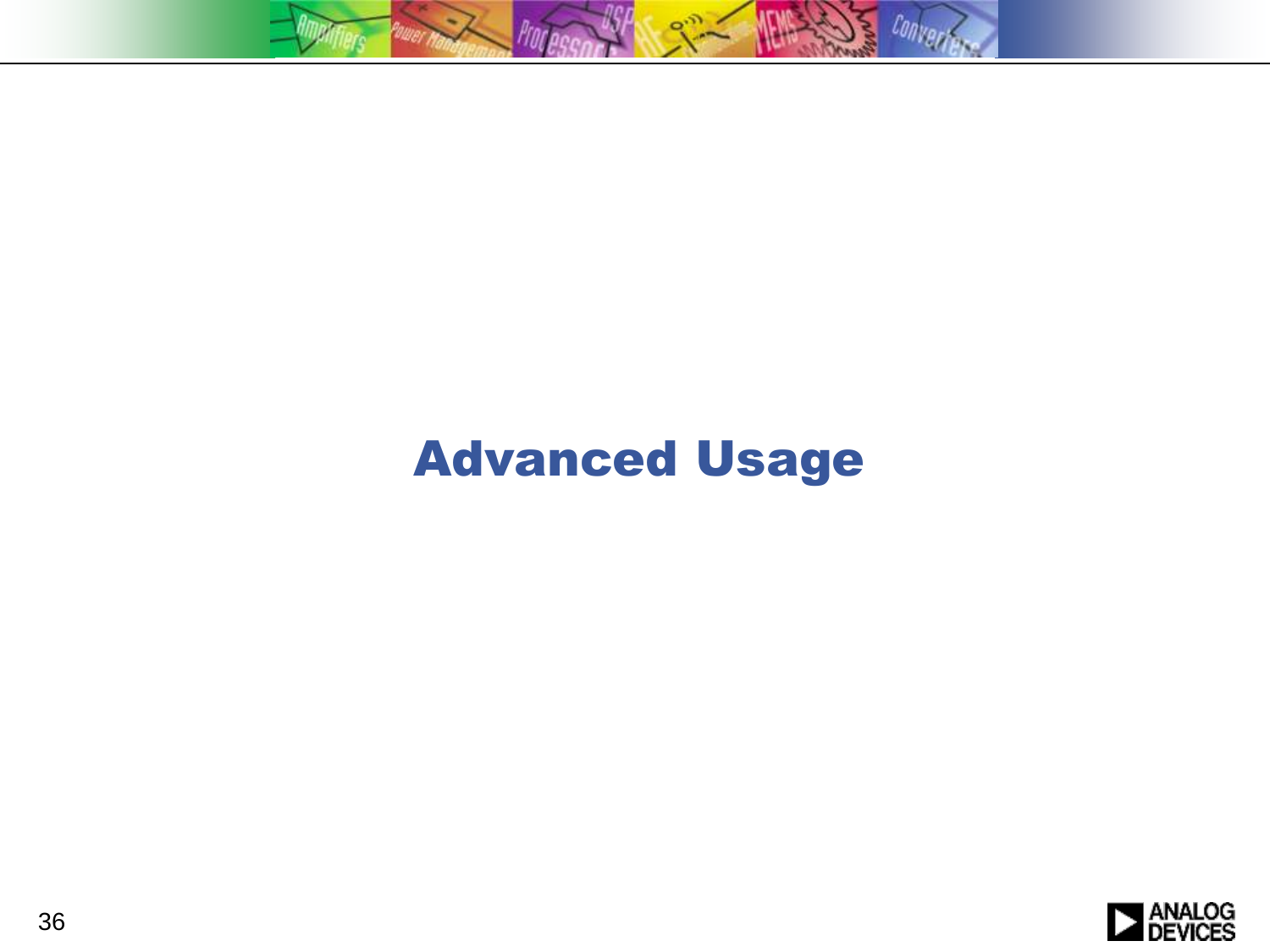## Video Formatting

#### **CSC (color space converter)**

- **Used when color space is different between input and output**
	- ◆ RGB input to YCbCr output
	- ◆ YCbCr input to RGB output
- **Fully programmable** 
	- ◆ CSC control registers at 0x18 0x2F
- <span id="page-36-0"></span> **Settings for common color space conversions contained in Programming Guide**
	- HDTV YCbCr (16to 235) to RGB (16to 235)
	- HDTV YCbCr (16to 235) to RGB (0 to 255)
	- ◆ SDTV YCbCr (16to 235) to RGB (16 to 235)
	- SDTV YCbCr (16to 235) to RGB (0 to 255) (Default Value)
	- ◆ RGB (16 to 235) to HDTV YCbCr (16to 235)
	- ◆ RGB (0 to 255) to HDTV YCbCr (16to 235)
	- ◆ RGB (16 to 235) to SDTV YCbCr (16to 235)
	- ◆ RGB (0 to 255) to SDTV YCbCr (16to 235)
	- $\triangle$  Identity Matrix (Output = Input)

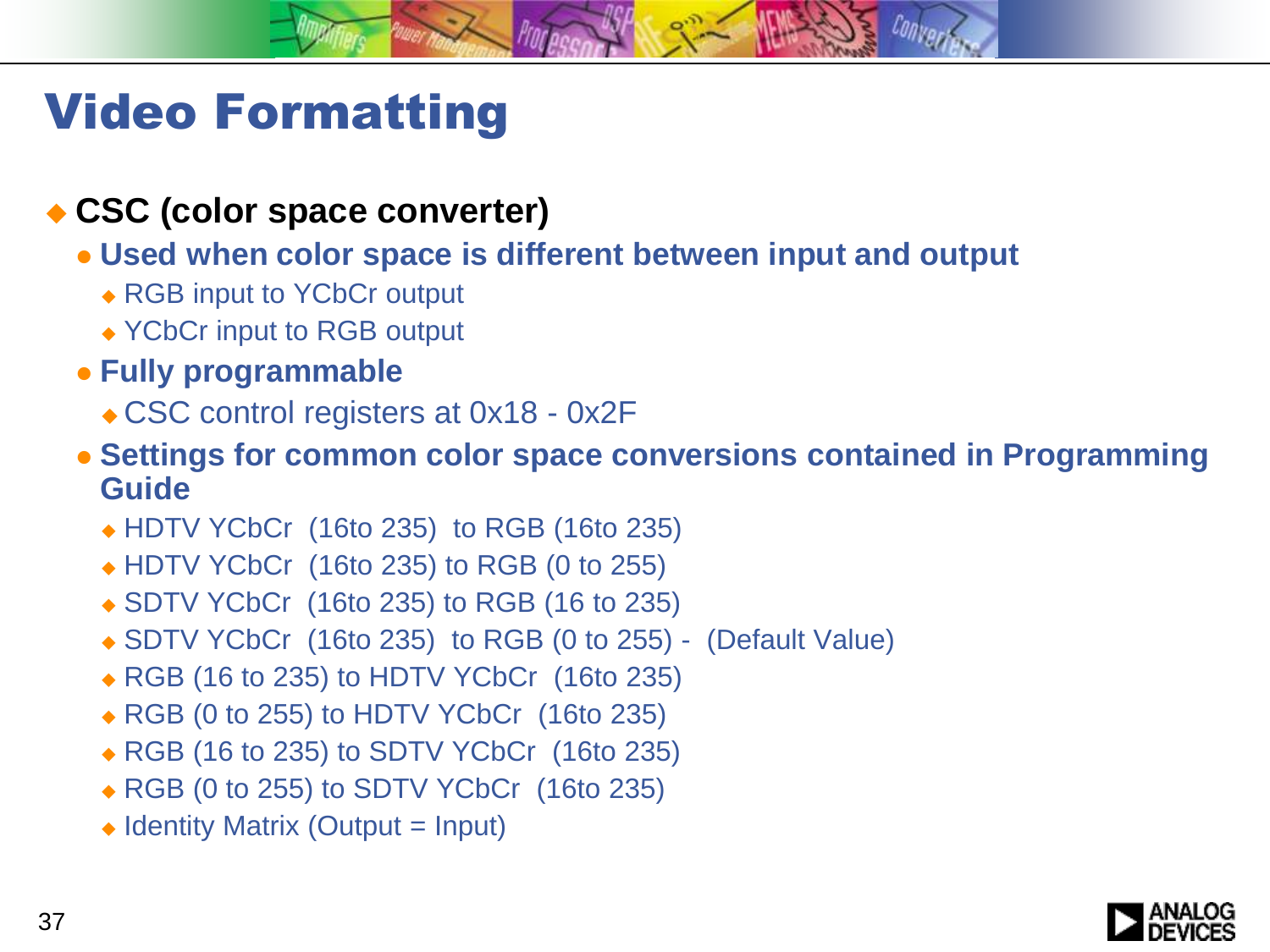## Video Formatting

#### **4:2:2 to 4:4:4 and 4:4:4 to 4:2:2 conversion**

- **Used when input and output format doesn't match**
- **No need to enable/disable the function. If the format doesn't match, it will be automatically enabled.**
- **There are 2 options for 4:2:2 to 4:4:4 model**
	- ◆ Zero-order (repetition)
	- First- order (linear interpolation)



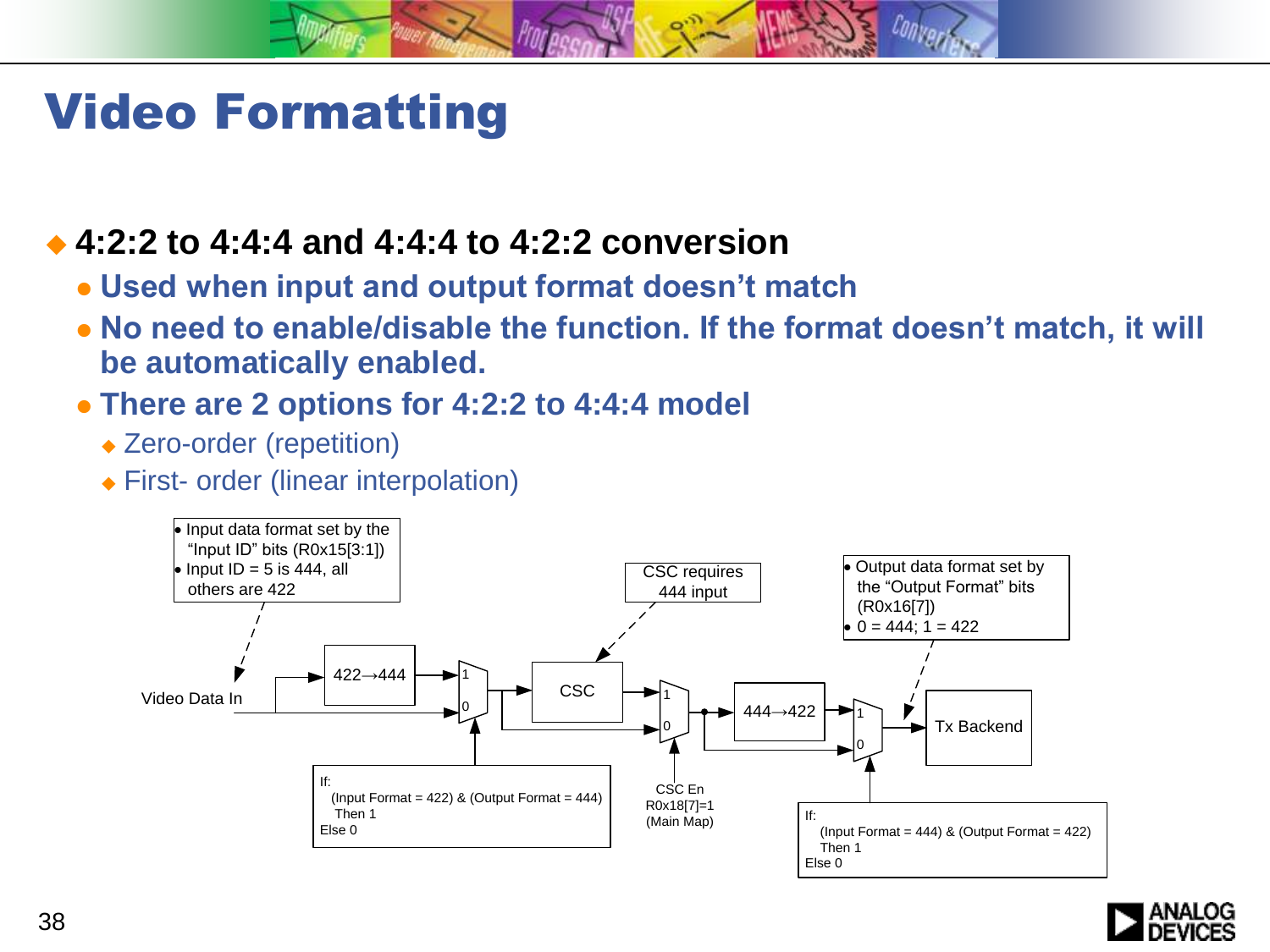# Video Formatting

### **Pixel Repetition**

#### **Why is pixel repetition needed?**

- To increase the amount of blanking period available to send packets
- To increase the pixel clock frequency to meet the minimum specified clock frequency (25MHz)

### **Three modes of operation using 0x3B[6:5]**

#### Auto mode

 Uses the audio sampling rate and detected VIC information to determine if pixel repeat is needed to obtain sufficient blanking periods to send the audio

#### Manual mode

- VIC sent in the AVI info should also be set in register 0x3C
- The multiplication factor of the input clock must be programmed in 0x3B[4:3]
- Pixel repeat value sent to the Rx must be programmed in 0x3B[2:1].

#### Max mode

- Same as auto mode, except it selects the highest pixel repeat multiple possible
- Video timing is independent of the audio sampling rate
- Not typically used.

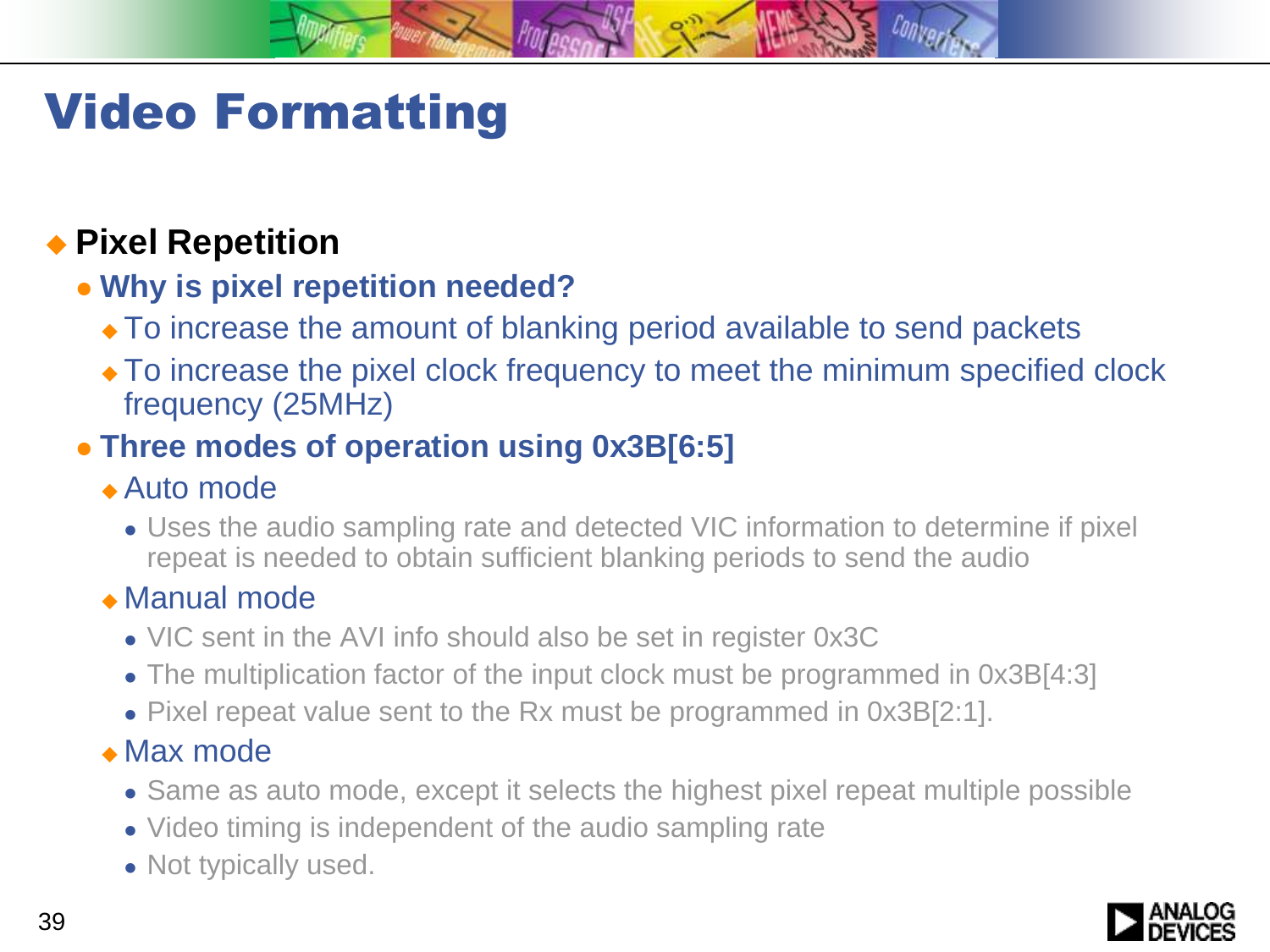## TMDS Power Down

**Used to ensure no corrupted video is sent during register setup**

#### **Procedure:**

- **Power Down the TMDS Clock and Data right after setting 0x41[6] to 0 to power up the device**
- **Power Up the TMDS lines when video input is stable and register settings are complete**
- **Soft TMDS Clock Turn On is recommended if TMDS Power Down is used**
	- Helps avoid Rx Sense glitches caused by active Rx 3.3V termination
	- $\triangle$  Enable by setting 0xD5[4] = 1 and 0xD6[3] = 1

### **Registers**

- **Channel 0 to Channel 2 Power Down – 0xA1[5:3]**
	- $\triangle$  '111' = power down; '000' = power up
- **TMDS Clock Power Down 0xA1[4]**
	- $\triangle$  '1' = power down; '0' = power up

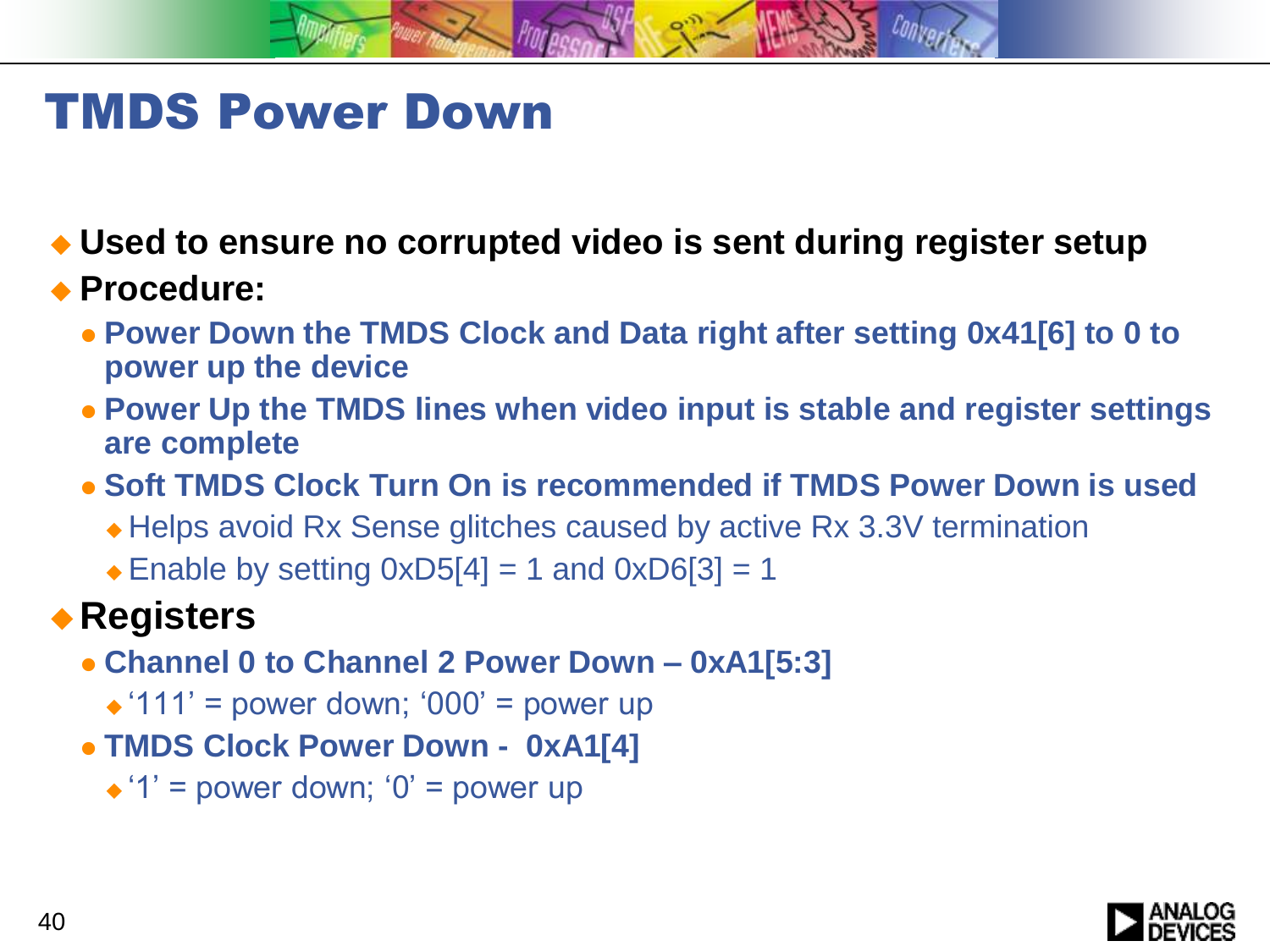### AV Mute

- **Used while HDCP is active to mute the audio and video without losing HDCP authentication**
- **Audio and Video are still sent, but a message is sent via the General Control Packet telling the sink to mute**
- **AV Mute is not suitable for blocking protected audio and video from the sink**
- **Procedure:**
	- **Enable the General Control Packet First**
		- $\triangle$ 0x40[7] = 1
	- **Next set the AV Mute Bits**
		- $\triangleleft$  Set AV Mute by setting 0x4B[7:6] = '01'
		- Clear AV Mute by setting 0x4B[7:6] = '10'

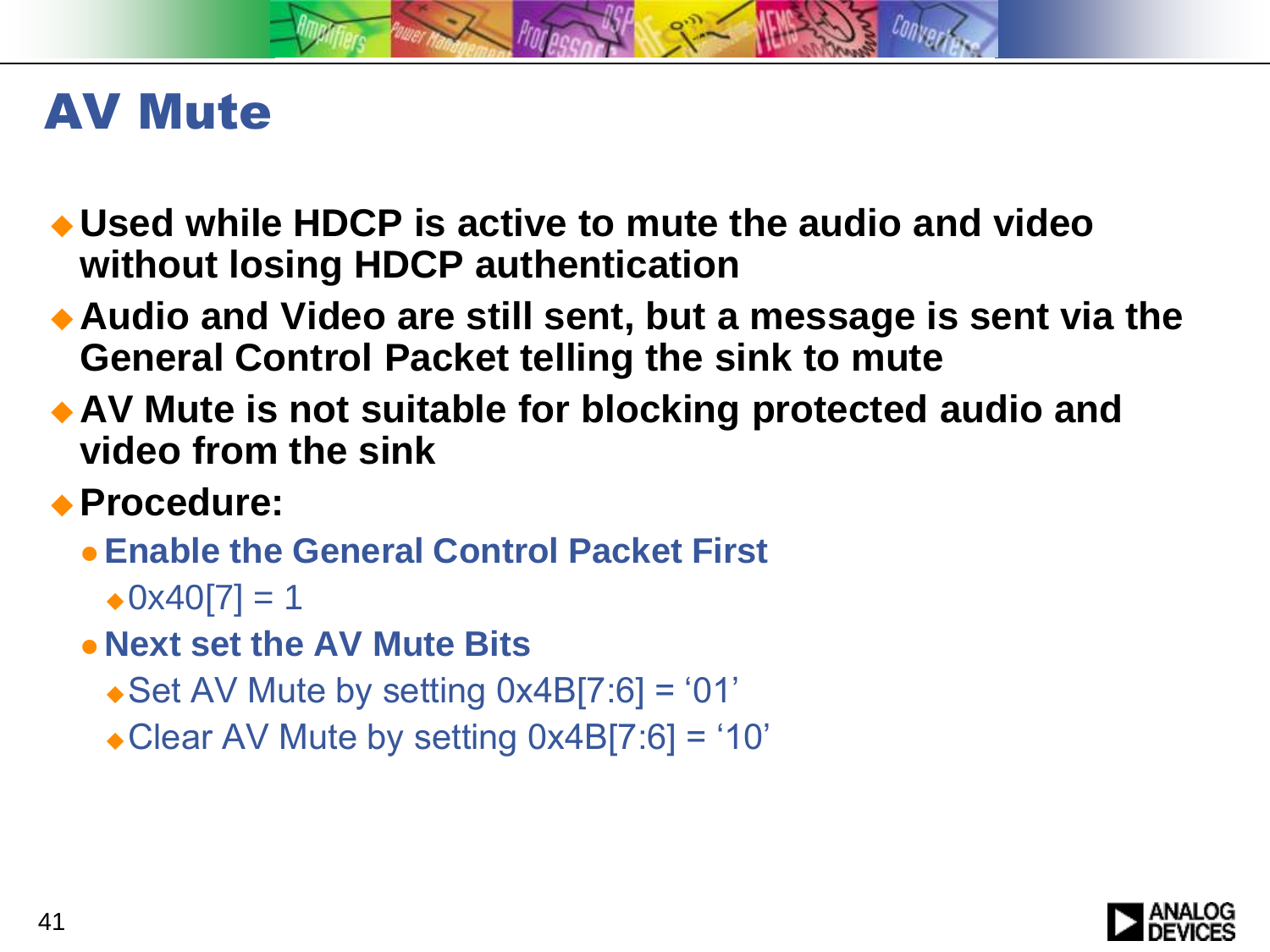

### Black Video Data

- **Black video data can sent from the Tx when unstable video data is at the input**
- **To send black video the color space converter can be used**
	- **CSC coefficients can be set to 0**
	- **Offsets can be set to the appropriate values for RGB or YCbCr in either full range or limited range**

### ◆ Black video bit

- **A shortcut to blank the output video using CSC**
- **The previous CSC settings will be preserved when black video is disabled**
- **This is for 0-255 (full range) values only.**
- **Register bit 0x16[0] selects between RGB and YCbCr mode**
- **Register bit 0xD5[0] enables or disables black video data**

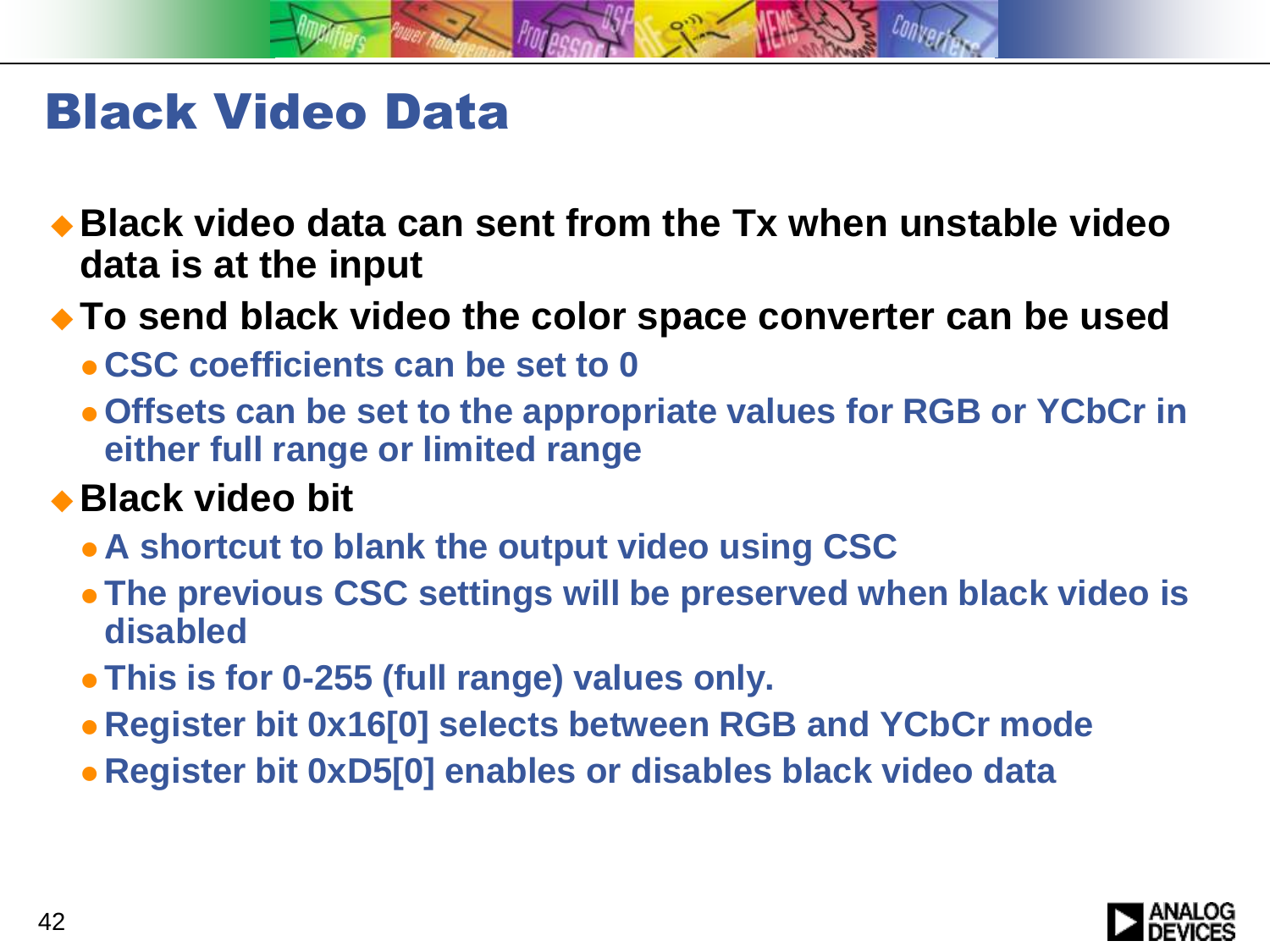## Packet Update Feature (1)

- **A packet update feature is available to ensure that partially updated packets are not sent**
- **A bit is available for each packet to continue sending the current contents until update is complete**
- **The feature is available for the following packets:**
	- **AVI InfoFrame**
	- **MPEG InfoFrame**
	- **GMP Packet**
	- **Audio InfoFrame**
	- **GC Packet**
	- **SPD Packet**
- **ACP Packet**
- **ISRC1 Packet**
- **ISRC2 Packet**
- **Spare Packet1**
- **Spare Packet2**

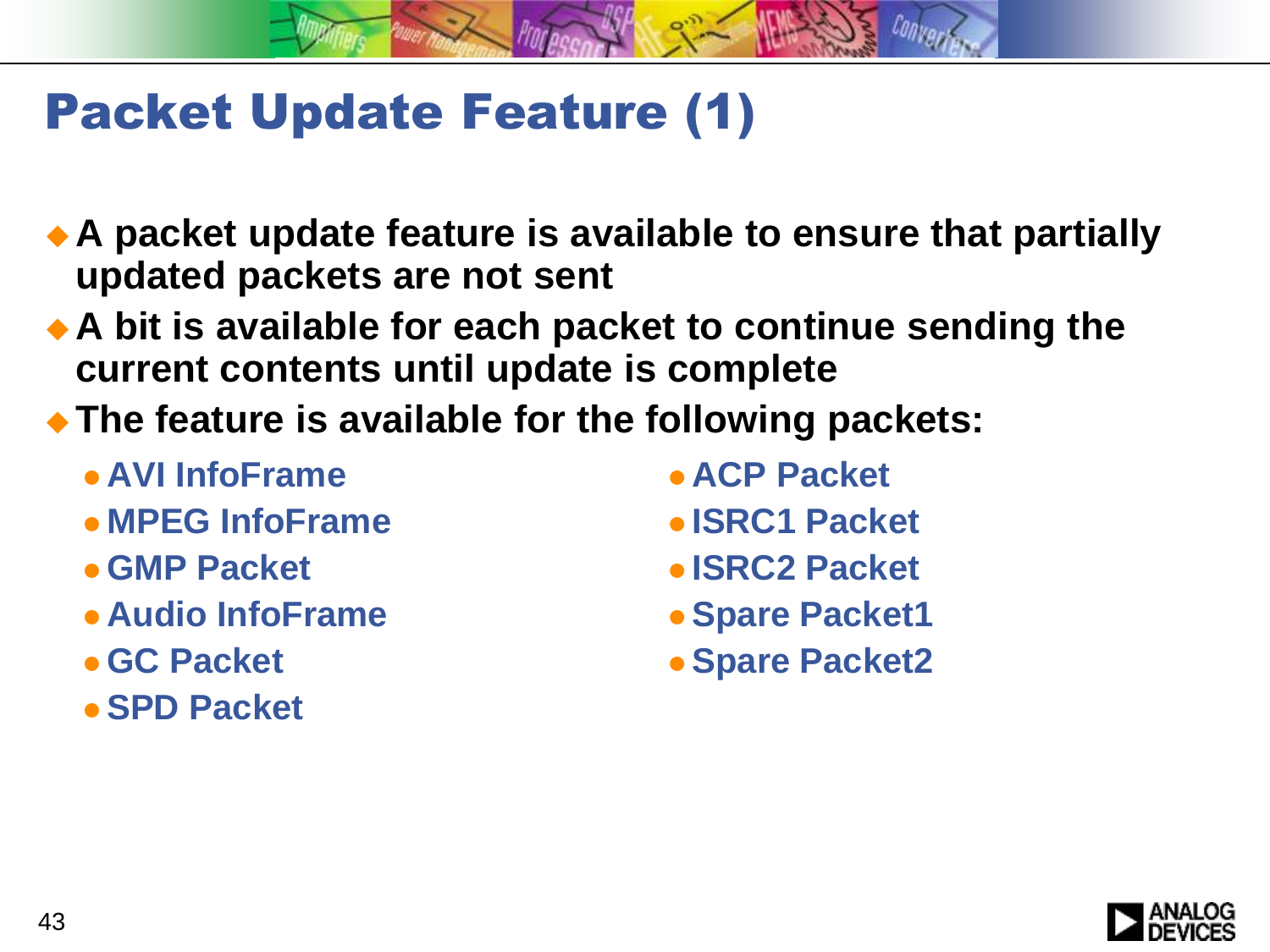## Packet Update Feature (2) Block Diagram



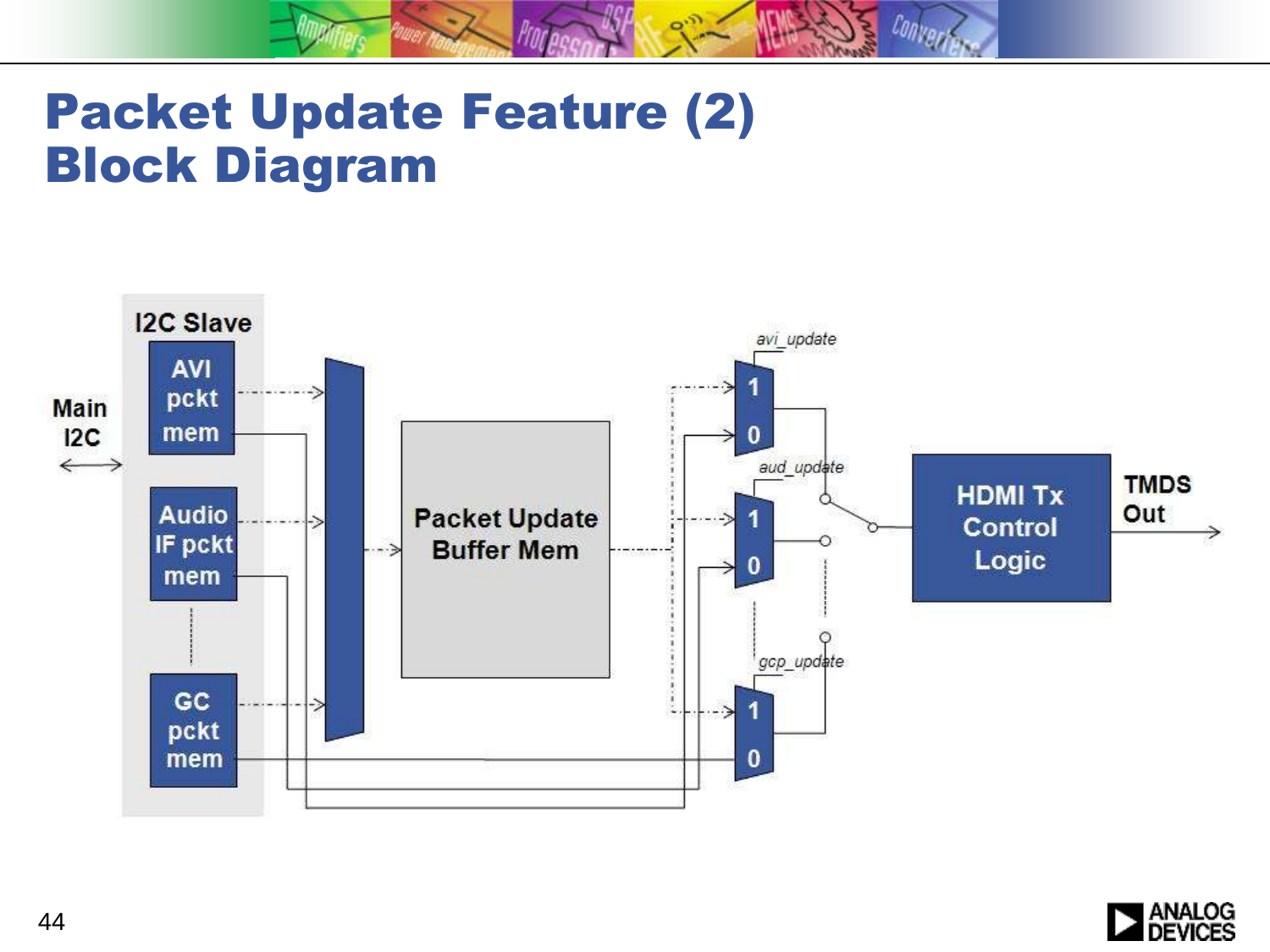### HDCP

### **HDCP is always initiated with the following sequence**

- **Enable HDCP by setting 0xAF[7] to 1**
- **Wait for BKSV Ready Interrupt (0x97[6]) to be 1**
- **Collect BKSV from register map and check with revocation list**
- **Clear BKSV Ready Interrupt by writing 0x97[6] = 1**
- **If the Tx is connected to a single device, then HDCP authentication is complete**
- ◆ Check that 0xAF[7] is still set to 1 at least once every 2 **seconds until HDCP is disabled to avoid external register tampering**
- <span id="page-44-0"></span> **If the Tx is connected to a repeater device, then the additional steps on the following page should be followed**